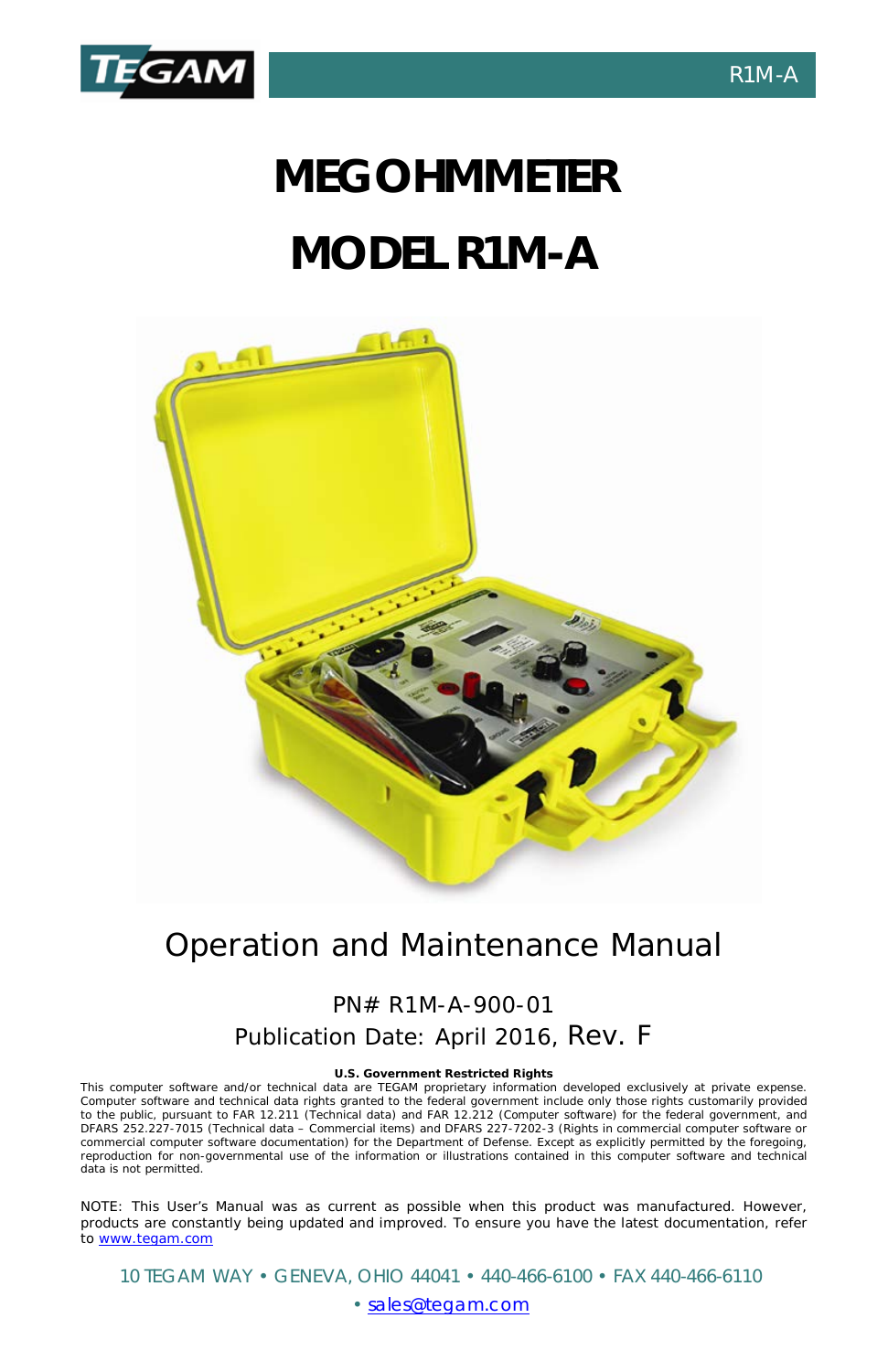

# **TABLE OF CONTENTS**

| 1. INSTRUMENT DESCRIPTION                                                                                                                                                                                                                                                                                                                                       |  |
|-----------------------------------------------------------------------------------------------------------------------------------------------------------------------------------------------------------------------------------------------------------------------------------------------------------------------------------------------------------------|--|
|                                                                                                                                                                                                                                                                                                                                                                 |  |
| 2. PREPARATION FOR USE AND INSTALLATION                                                                                                                                                                                                                                                                                                                         |  |
|                                                                                                                                                                                                                                                                                                                                                                 |  |
| 3. OPERATING INSTRUCTIONS                                                                                                                                                                                                                                                                                                                                       |  |
|                                                                                                                                                                                                                                                                                                                                                                 |  |
|                                                                                                                                                                                                                                                                                                                                                                 |  |
| 5. MAINTENANCE                                                                                                                                                                                                                                                                                                                                                  |  |
| Test Equipment required for Calibration and Repair5-1<br>Table 2: Fault Symptoms and Repair Actions5-7<br>Figure 4: High Voltage Source and Measurement  5-11<br>Table 3: Parts List - Final Assembly  5-15<br>Table 4: Parts List - Front Panel Assembly 5-16<br>Table 5: Parts List - Circuit Board Assembly 5-18<br>Table 6: Vendor Cage Code Directory 5-21 |  |
| <b>6. SERVICE INFORMATION</b><br>Preparation for Repair or Calibration Service  6-1                                                                                                                                                                                                                                                                             |  |

10 TEGAM WAY • GENEVA, OHIO 44041 • 440-466-6100 • FAX 440-466-6110

[• sales@tegam.com](mailto:sales@tegam.com)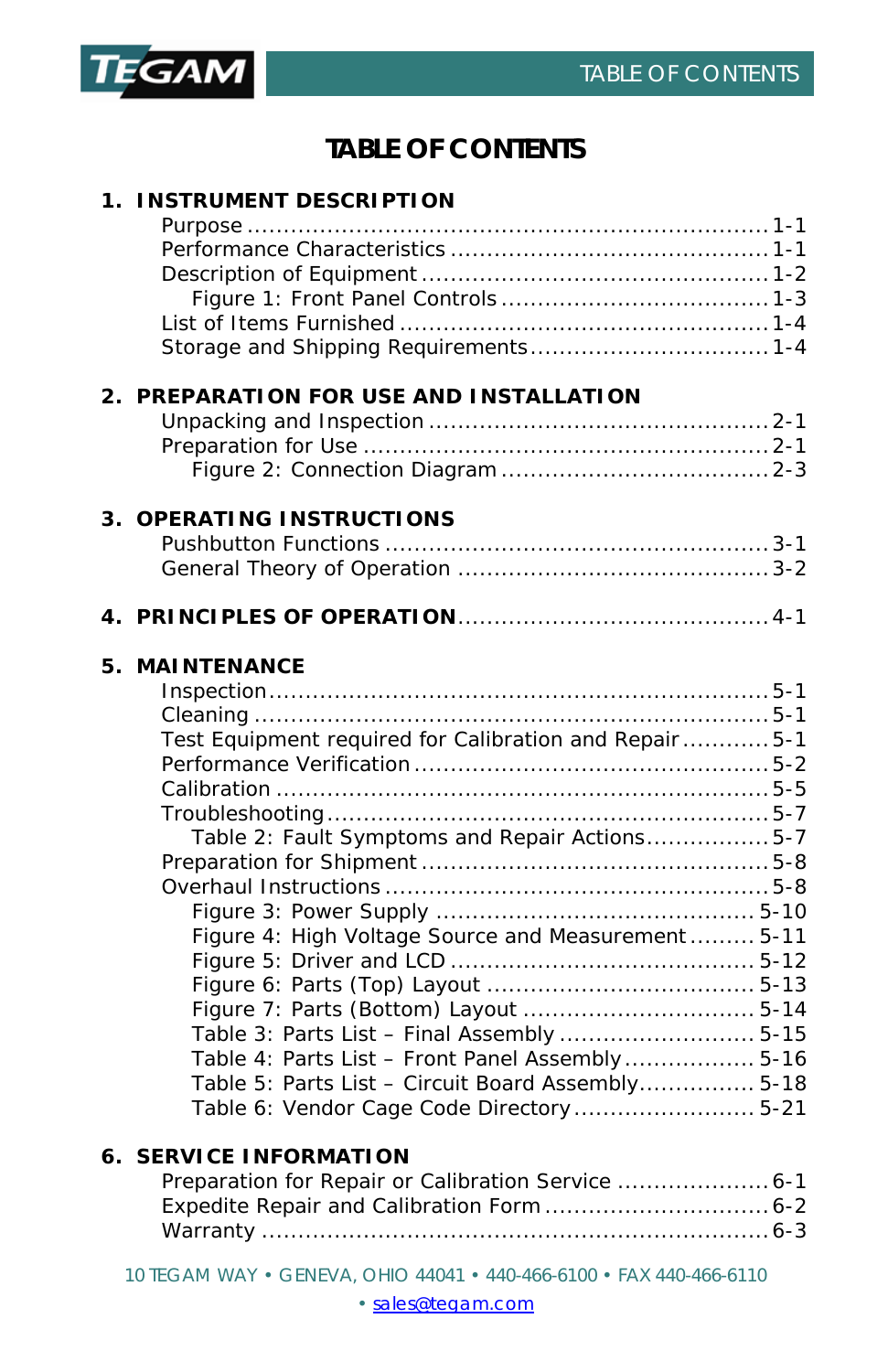

# **SECTION 1**

# **INSTRUMENT DESCRIPTION**

## **INTRODUCTION**

#### **1.1 Purpose**

The Model RIM-A Megohmmeter is a portable instrument used to measure high values of resistance. It is enclosed in a rugged weather-resistant housing designed for severe industrial and military applications.

The Model RIM-A may be used to measure resistances between 50 kΩ and 10 GΩ with 50 V test voltage, and between 1 MΩ and 200 GΩ with 100 V, 250 V, or 500 V test voltage.

# **1.2 Performance Characteristics**

This is a digital reading instrument with six resistance ranges and four test voltage ranges.

| Range | <b>Full Scale</b><br>Ω) | <b>Resolution</b><br>ີ Ω ) | <b>Test Voltage</b> |        |
|-------|-------------------------|----------------------------|---------------------|--------|
|       | M                       | k                          |                     |        |
| 2     | 10 M                    | 10k                        |                     |        |
| ર     | 100 M                   | 100 k                      | 50                  | 100,   |
|       | 1 <sub>G</sub>          | 1 M                        |                     | 250,   |
| 5     | 10 G                    | 10 M                       |                     | or 500 |
|       | 100 G                   | 100 M                      |                     |        |

Table 1: Specifications

#### **Accuracy:**

Resistance accuracy on all ranges:  $\pm$  5% Test Voltage accuracy on all ranges:  $\pm$  3%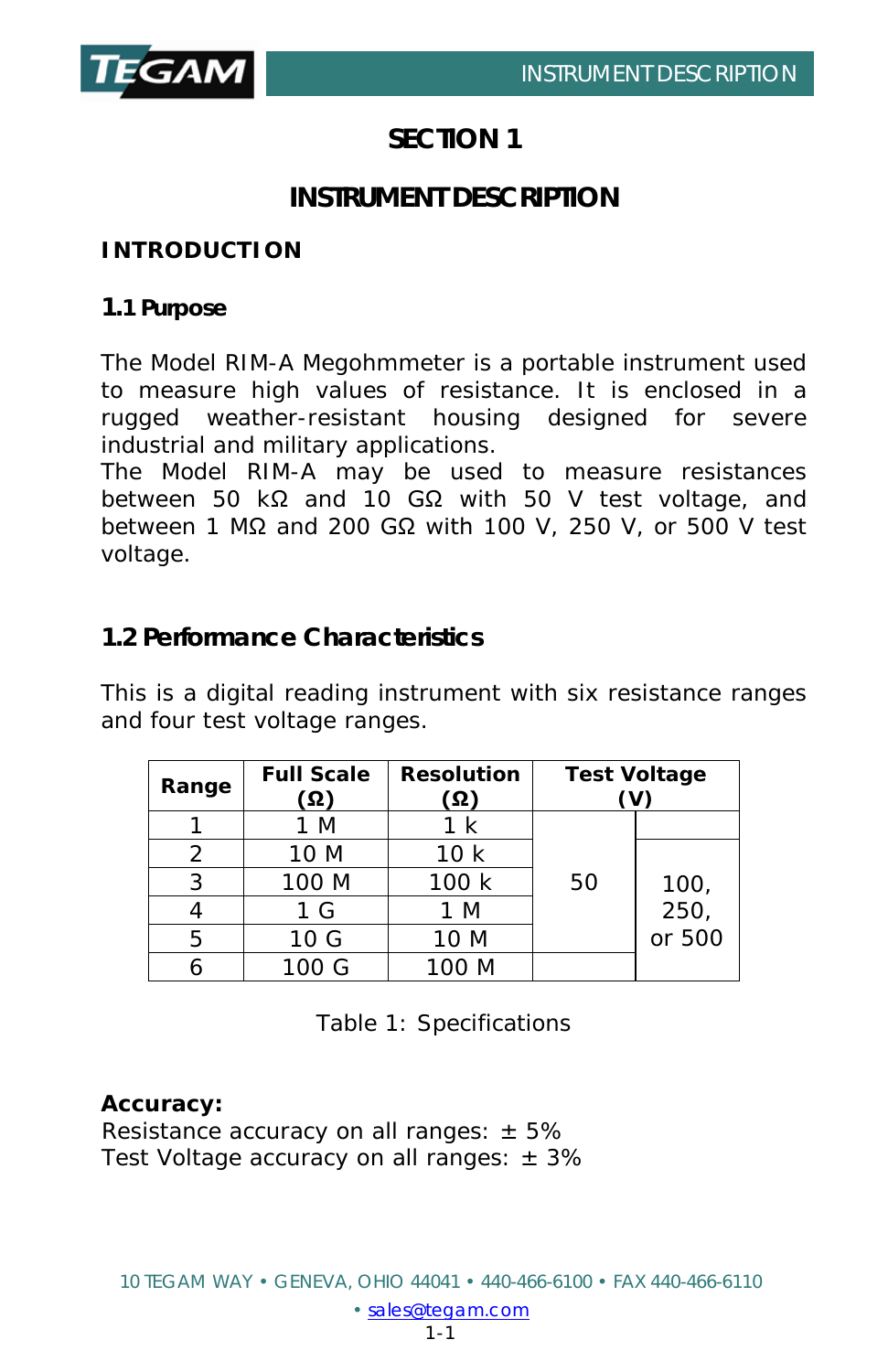

# **1.3 Description of Equipment**

Physical: A rugged heavy-duty case is provided to contain and protect the instrument. When closed, a gasket seals the lid to protect the instrument against water and dirt while the instrument is carried through rainstorms or other hazardous conditions. The lid is secured by two latches. A handle is provided for portability. A compartment is provided for storage of test cables and line cord.

Dimensions: 216 mm (8.5") x 228 mm (9") x 152 mm (6"). Weight is 2.3 kg (5 lb). Controls and connectors are of a size and spacing such that the instrument may be operated while wearing safety gloves.

Electrical: Input power is from the AC power line (103.5 V to 129 V at 50 Hz or 60 Hz, at less than 1/8 A).

Environmental: This unit will operate over a temperature range from 0 °C to 50 °C, 75% RH non-condensing, up to 3050 m altitude. Withstand functional shock of 40 G for 11 ms. Vibration: 2 G maximum at 5 Hz to 55 Hz.

## **Front Panel Controls and Displays** (See figure 1)

**OHMS RANGE Switch** is a rotary six position selector switch used to step through all six ranges.

**TEST VOLTAGE RANGE Switch** is a rotary four position selector switch used to step through all four voltage ranges.

**POWER Switch** is used to turn the power on or off to the instrument.

**TEST pushbutton** is a round sealed switch. This pushbutton switch turns on the power to the unit. A LED is provided to indicate that the test voltage is on.

**DISPLAY** is a 3 ½ digit LCD, displaying readings from 1.999 to 199.9.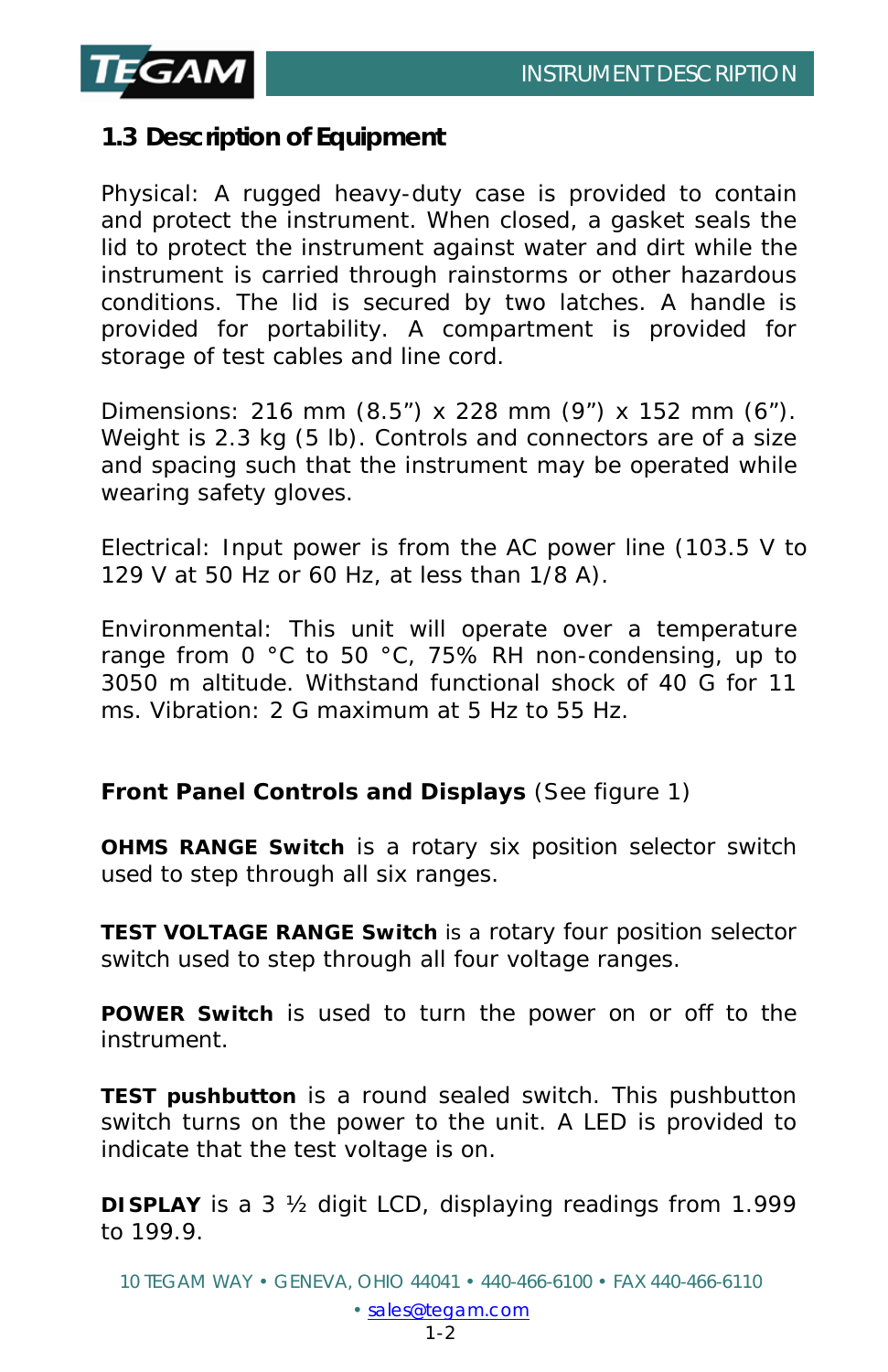

**TEST VOLTAGE Jack** is recessed to prevent any accidental encounter.

**Three Binding Posts** for connection of test leads are marked SIG (Signal), GUARD and GND (Ground). Proper connections to the resistor under test are described in Section 2.2 below.

**WARNING DO NOT TOUCH THE BINDING POSTS WHEN THEY ARE CONNECTED TO EXTERNAL CIRCUITS. LETHAL VOLTAGES MAY BE PRESENT AT THESE POSTS.**



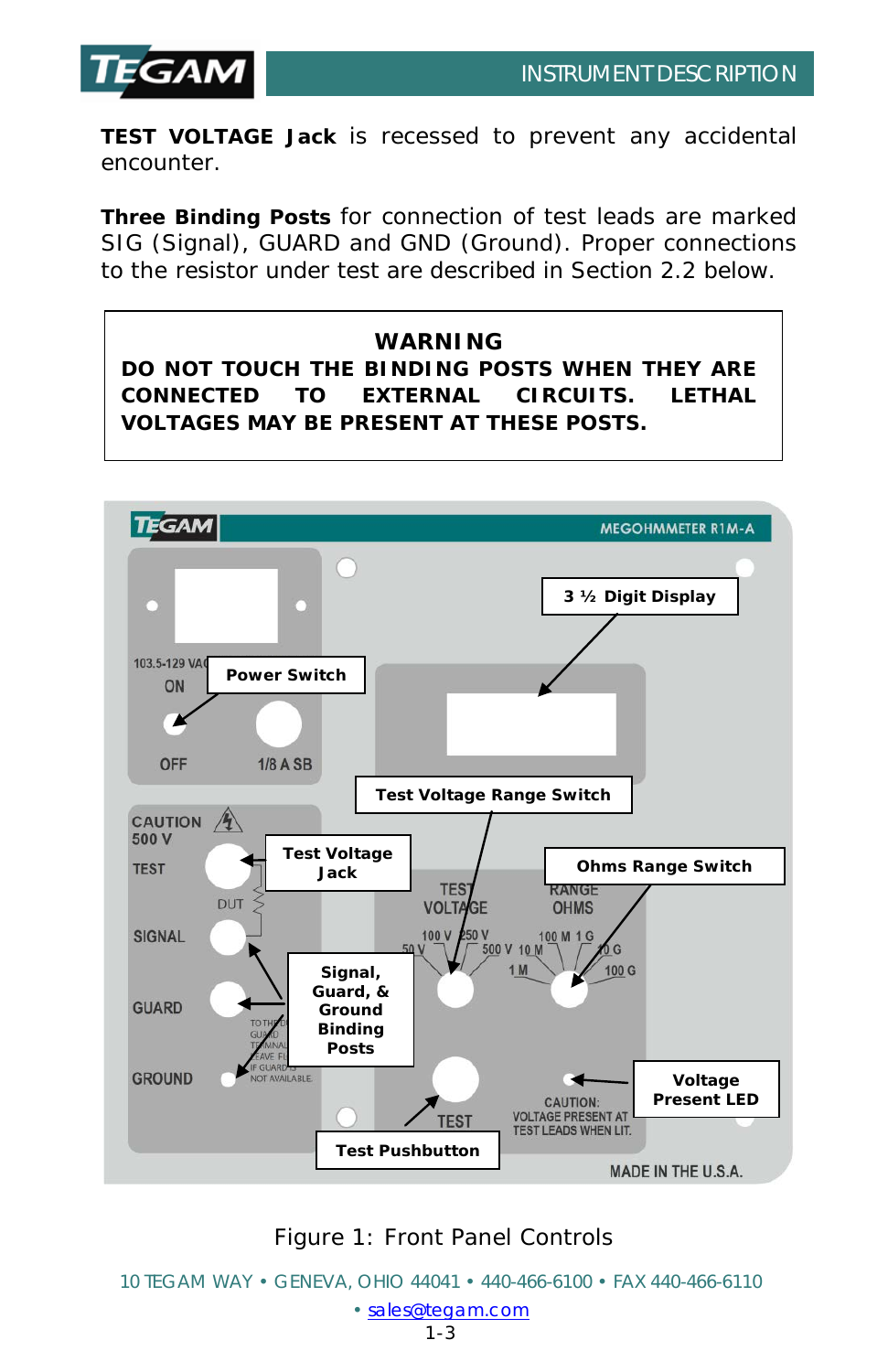

# **1.4 List of Items Furnished**

- 1 each Model R1M-A with power cord
- 2 each test cables, one shielded with two alligator clips and the other with one alligator clip
- 1 each R1M-A Instruction Manual

# **1.5 Storage and Shipping Requirements**

Standard precautions which apply to electronic test instruments should be followed. Care should be taken to prevent damage to associated cables.

Temperature: -40 °C to +71 °C. Relative humidity: 0 to 100%, non-condensing. Altitude: 4570 m See Section 5.7 below for shipping requirements.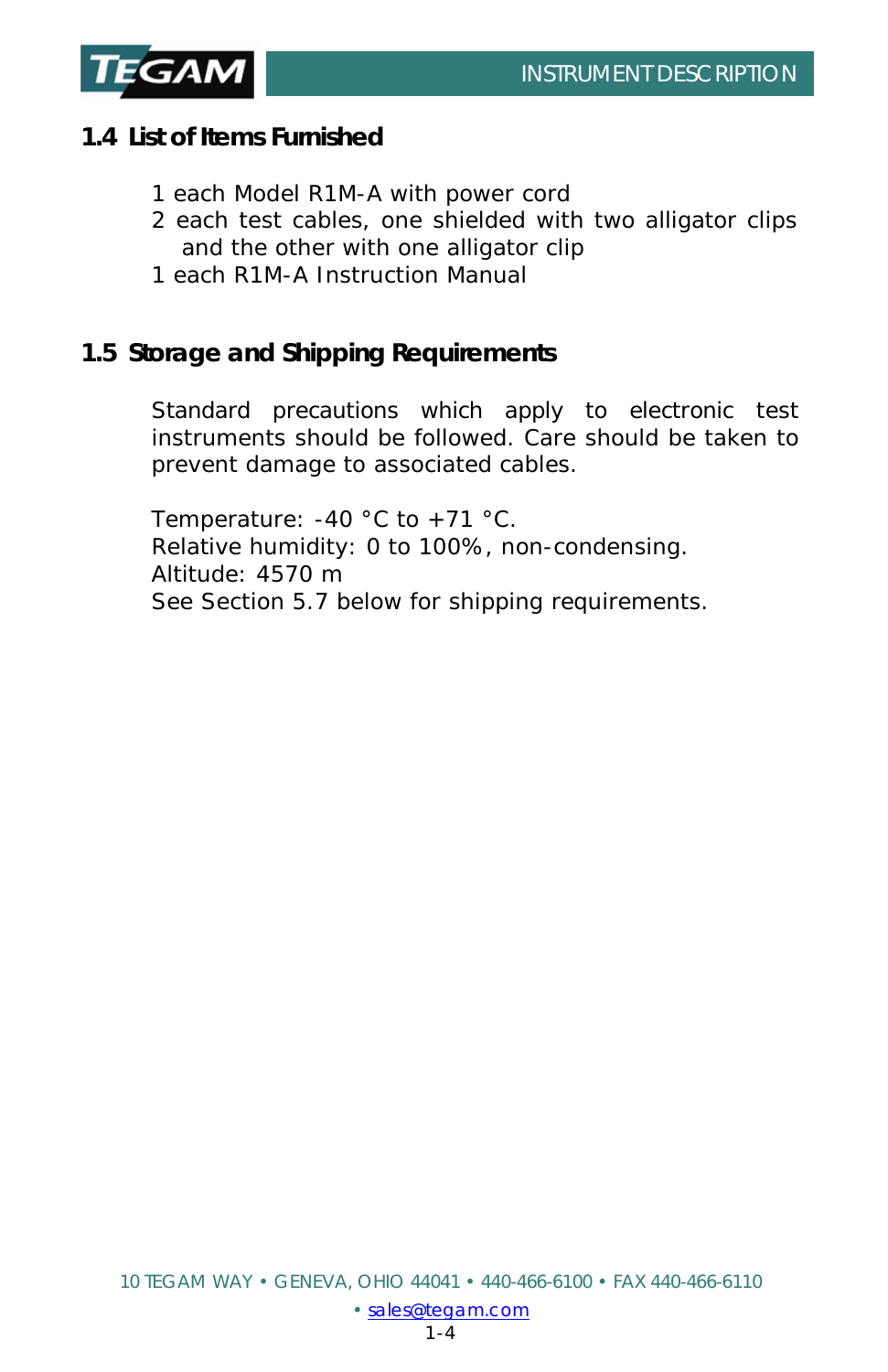

# **SECTION 2**

# **PREPARATION FOR USE AND INSTALLATION**

# **2.1 Unpacking and Inspection**

Upon receipt, the R1M-A and accessories should be carefully unpacked and removed from the shipping container. Separate the units from the packing material and inspect both the instrument and the accessories for any external damage.

- If any dents, broken, or loose parts are seen, do not use the equipment. Notify TEGAM immediately.
- Check that all items are present. If any items are missing, notify TEGAM immediately.

# **2.2 Preparation for Use**

Release the two latches which secure the lid and open the lid. Remove the power cord and the two test cables which are stored in the side compartment. If desired, the lid may then be removed by pushing it to the right.

Set the 'TEST VOLTAGE' rotary switch to the desired value, from 50 V to 500 V, and set the 'OHMS RANGE' switch to the anticipated range.

Note that although the 'OHMS RANGE' switch is marked from 1 M to 100 G, a 100% over-range capability is built into this instrument.

Note also, that for resistance values less than 1 MΩ, the only test voltage that should be used is 50 V. No damage will occur if a higher voltage is selected, but the readings may not be accurate.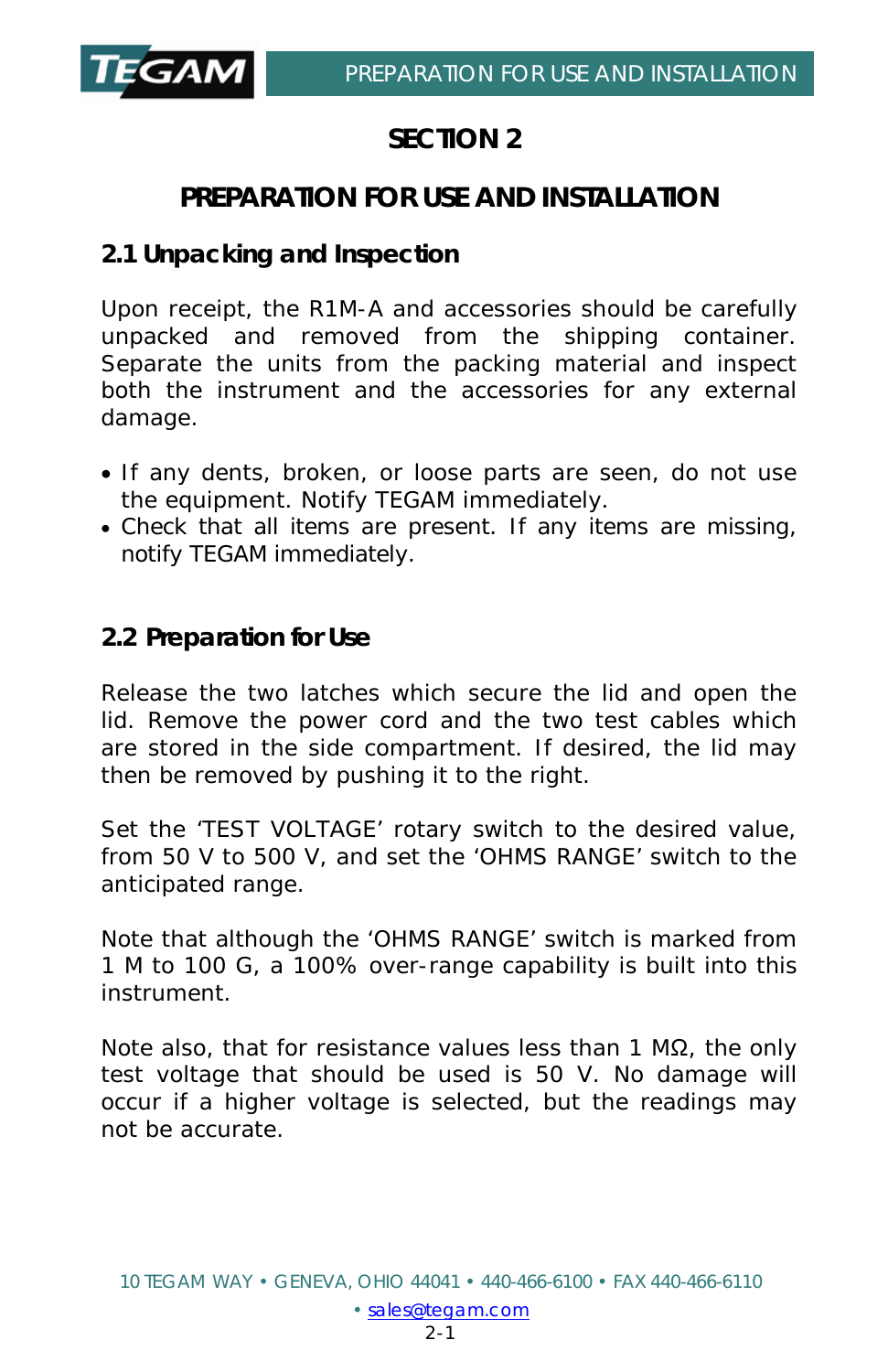

#### **Power Up**

Plug the power cord into a source of AC power (103.5 V to 129 V at 50 Hz or 60 Hz). Check that the other end is plugged securely into the power input receptacle on the front panel and turn on the POWER toggle switch.

#### **Connections to DUT**

One test cable has a double banana plug at one end and red and black insulated alligator clips at the other end. This is the shielded test cable. Connect the red alligator clip to one end of the resistor under test. Connect the black clip to the guard circuit, if any. If no guard is available, this clip may be left floating (it is connected to the cable shield and to the R1M-A guard circuit at the other end) however, this clip must not be allowed to make accidental contact with any part of the external circuit. Plug the dual-banana plug on this cable into the SIG and GUARD binding posts. Note that the pin marked GROUND should go into the GUARD binding post. If there is no guard available and the black alligator clip at the other end of the test cable is left floating, the operator may choose to orient the dual banana plug so that the GROUND pin is NOT plugged into the GUARD binding post. This will ensure that any accidental contact of the black alligator clip will cause no problem; however, the cable shield will then be floating and the signal may be excessively noisy.

The other test cable has a shrouded banana plug on one end and an insulated alligator clip on the other end. This cable carries the high voltage output of the R1M-A to the resistor under test. Connect the alligator clip to the other end of the resistor under test; then plug the shrouded banana plug into the recessed (RED) 'TEST' jack. Please refer to the connection diagram (figure 2).

The shorting link on the GROUND binding post may be swung around and connected to the GUARD binding post to ground the R1M-A circuitry. This may be done only if there is no external voltage with respect to ground on the measured resistor or guard.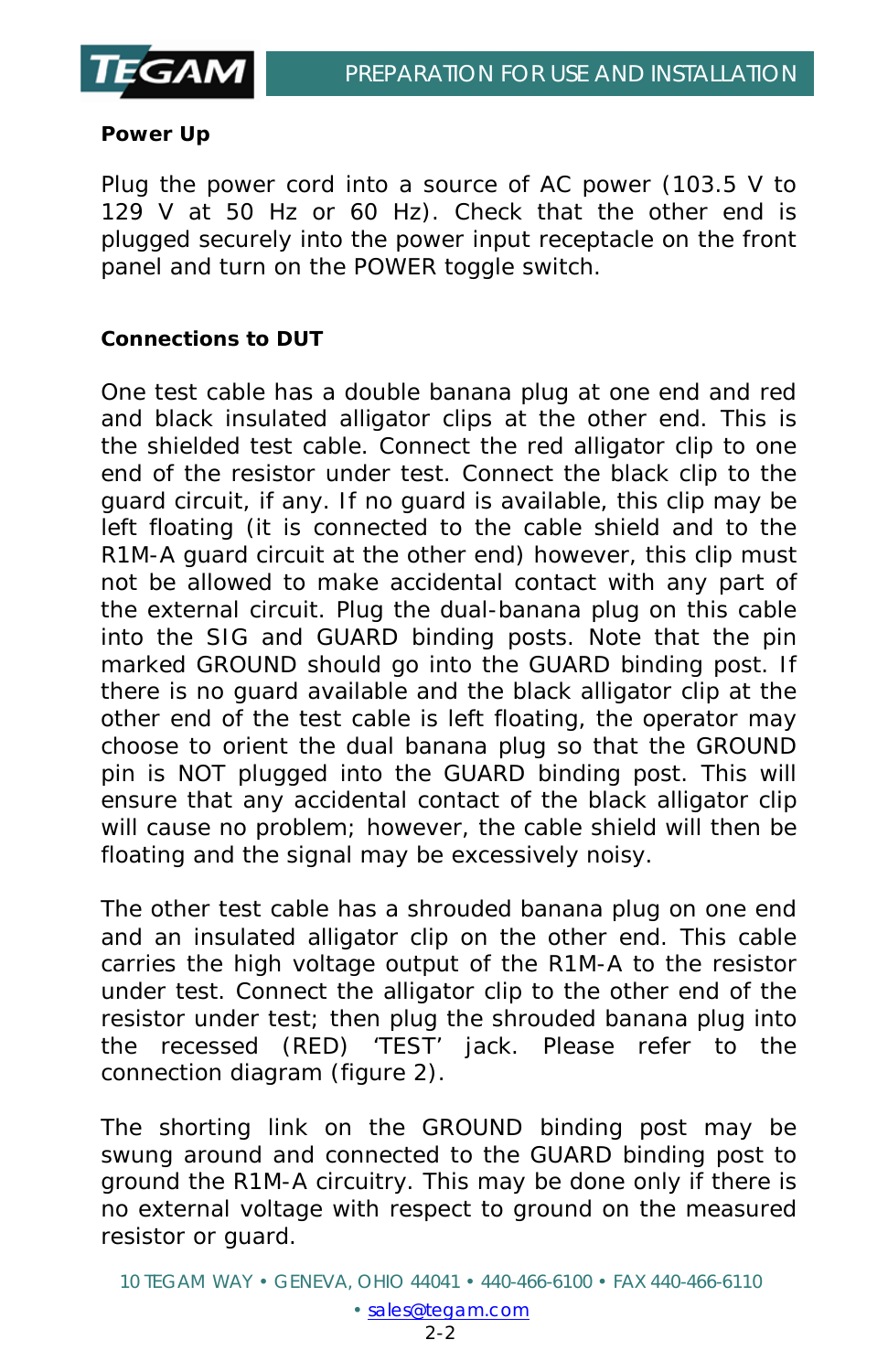

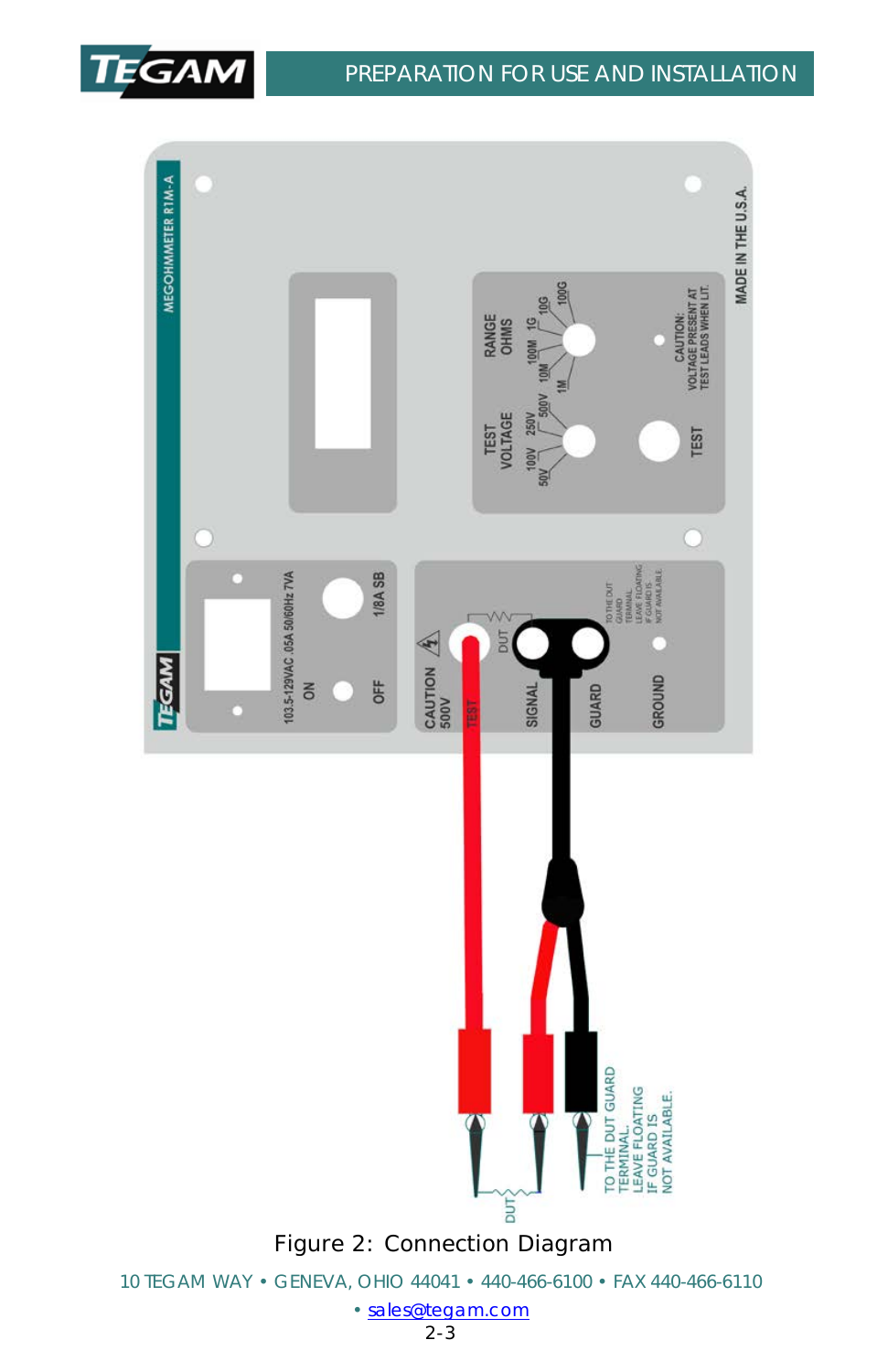

# **SECTION 3**

# **OPERATING INSTRUCTIONS**

The R1M-A is designed for bench-top or field operation. Use the cables connecting their banana plug terminations to the appropriate connectors explained in Section 2.2.

### **WARNING**

**DO NOT TOUCH ANY ALIGATOR CLIP WHILE DEPRESSING THE TEST PUSHBUTTON. LETHAL VOLTAGES MAY BE PRESENT ON THESE CLIPS.**

# **3.1 Rotary Switch Functions**

The two rotary switches manually scroll through the six resistance and four voltage ranges.

Full scale on any range may be described as 2,000 (actually 1,999), since this is a 3 ½ digit meter. If the readings are exceeding 1,999 counts, step to the next higher range. If the readings are less than 2,000 counts, step down a range, so that it will read 1,999 counts, or less. The decimal point is located automatically for the correct reading.

If the selected range is too low for the value of the resistor under test, the display will show over-range by showing "1" on the display. Similarly, the under-range condition is displayed by showing negative readings on the display. "-1" is displayed on the display until the test button is pressed.

The POWER switch turns on the power to operate the unit or turns off the power to the unit. Note that when power is turned off, it may take several seconds to discharge circuit capacity to completely blank the display. The black markings seen have no effect and disappear when power is turned back on.

• [sales@tegam.com](mailto:sales@tegam.com)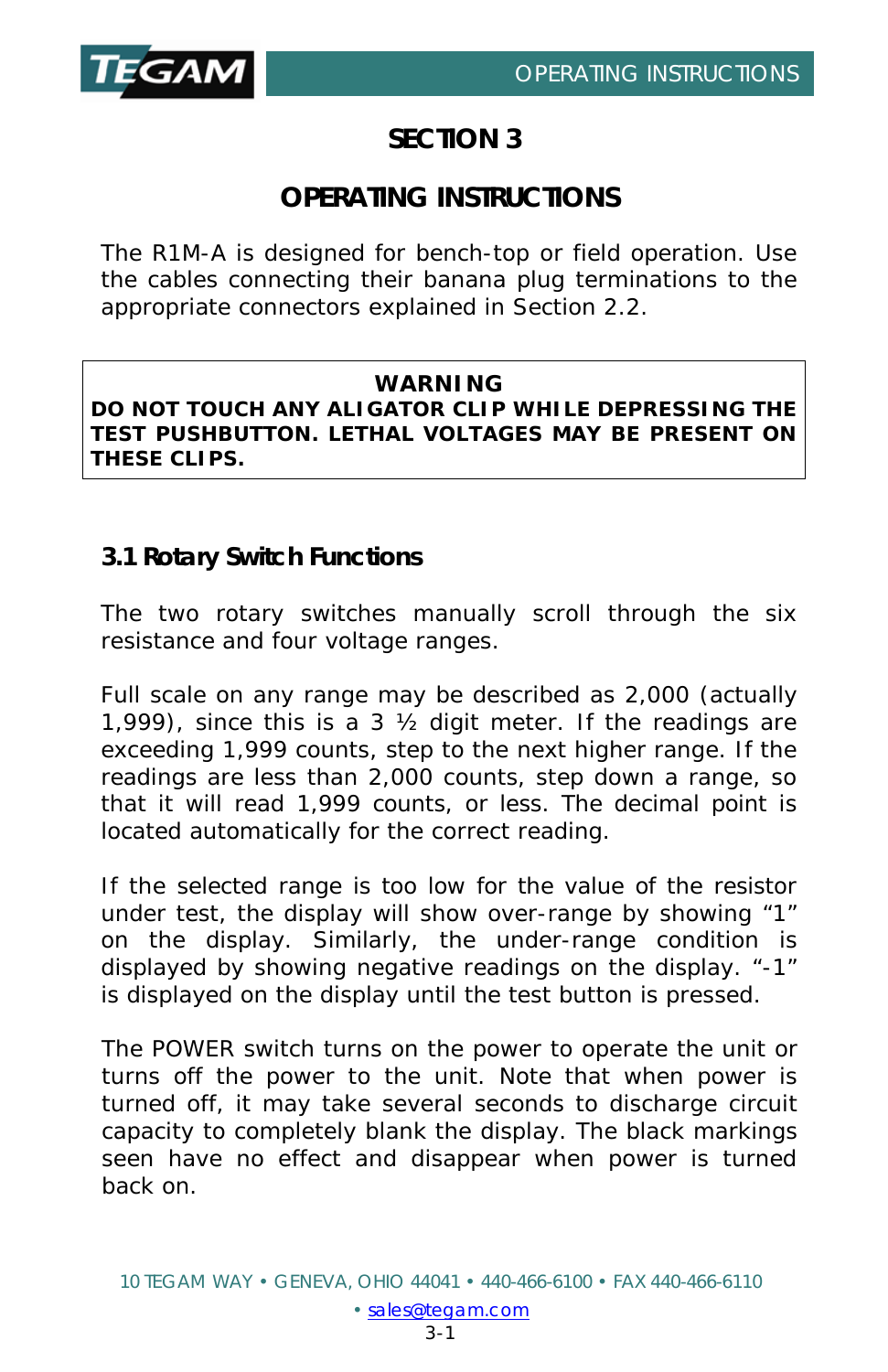

#### **WARNING**

**TAKING RESISTANCE MEASUREMENTS ON A POWERED OR ENERGIZED COMPONENT COULD CAUSE SERIOUS HARM TO THE OPERATOR AND/OR DAMAGE THE R1M-A. BE SURE THE ITEM TO BE MEASURED IS DISCONNECTED FROM OTHER COMPONENTS AND APPARATUS.**

# **3.2 General Theory Of Operation**

A 2-terminal measurement method is used to determine the resistance of the item under test. The R1M-A calculates the resistance of the item under test utilizing Ohm's law and displays it on a 3 ½ digit display.

To obtain the best accuracy, allow the R1M-A to warm up for 15 minutes before making measurements.

Depress the TEST pushbutton, which switches on the high voltage. Note that the red LED will light, indicating that high voltage is present on the terminal. Allow for a brief settling time and read the resistance on the digital display. Note that the operating range of resistance values which may be read on any given range extends from 5% to 199.9% of the nominal value of the selected range. Note that readings greater than 100% will take more time. Thus, the 1 MΩ range may be used to measure resistors from 50 kΩ to 1.999 MΩ. Note that the test voltage must be 50 V for resistances less than 1 MΩ. If the resistance measured exceeds the maximum value for the selected range, the display will show blanks; in that case, set the range switch to a higher range. If the resistance measured is less than 5% of the nominal value of the selected range, the display will show a minus sign; if so, switch to a lower range, since the readings may be inaccurate.

If readings are noisy, especially at very high values of resistance, it may be caused by 60 Hz coupled to the test resistance from the power line. Note that at 100 GΩ, an extremely small capacitance will couple many volts into the test resistance from a power line. If so, it may be necessary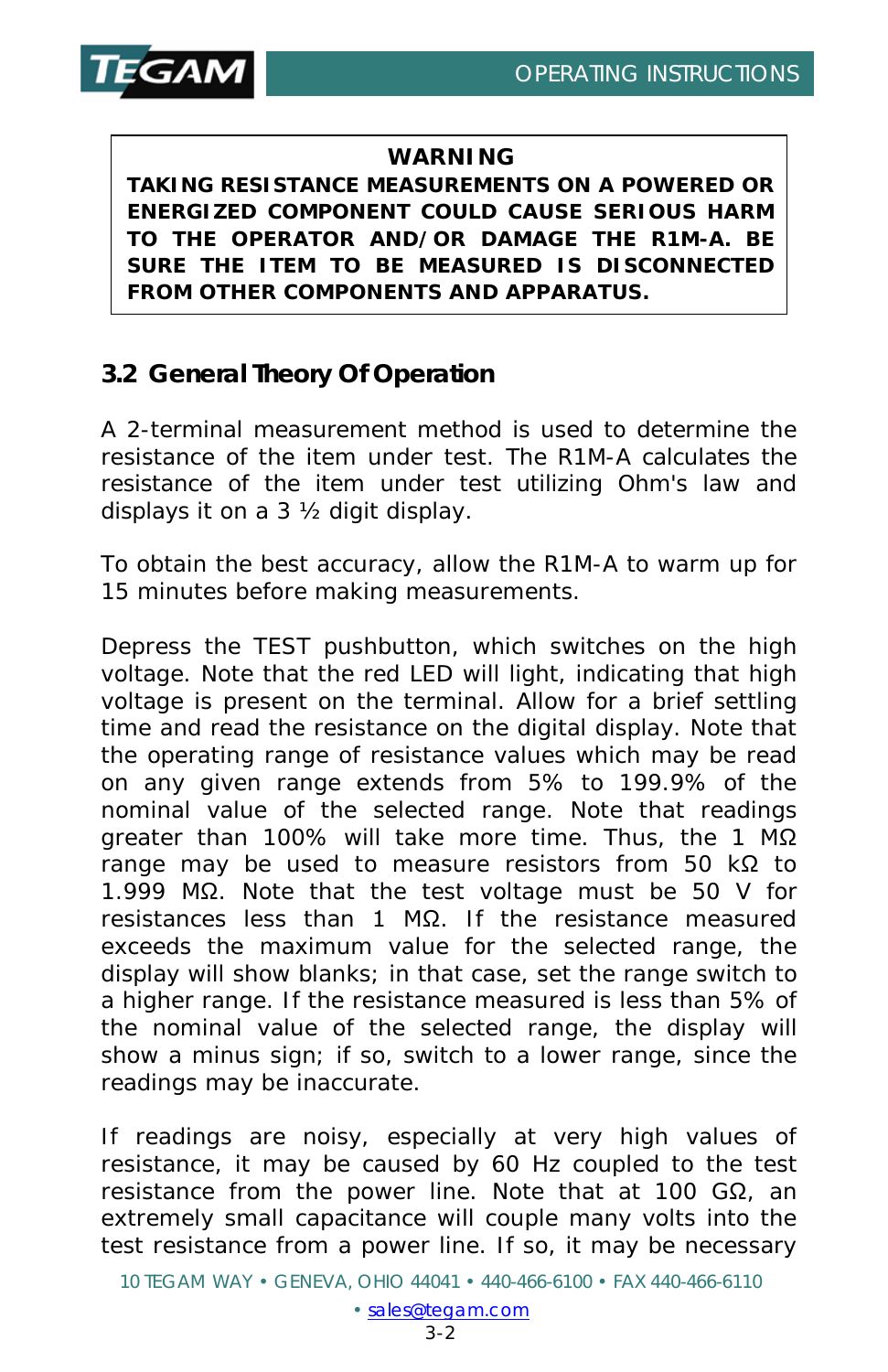

to interpose a grounded shield plate or to put the unknown resistor into a metal box, connected to the GUARD alligator clip.

To close up the R1M-A, first reattach the lid to the main case, if it has been removed. Then store the power cord and test cables in the side compartment.

• [sales@tegam.com](mailto:sales@tegam.com)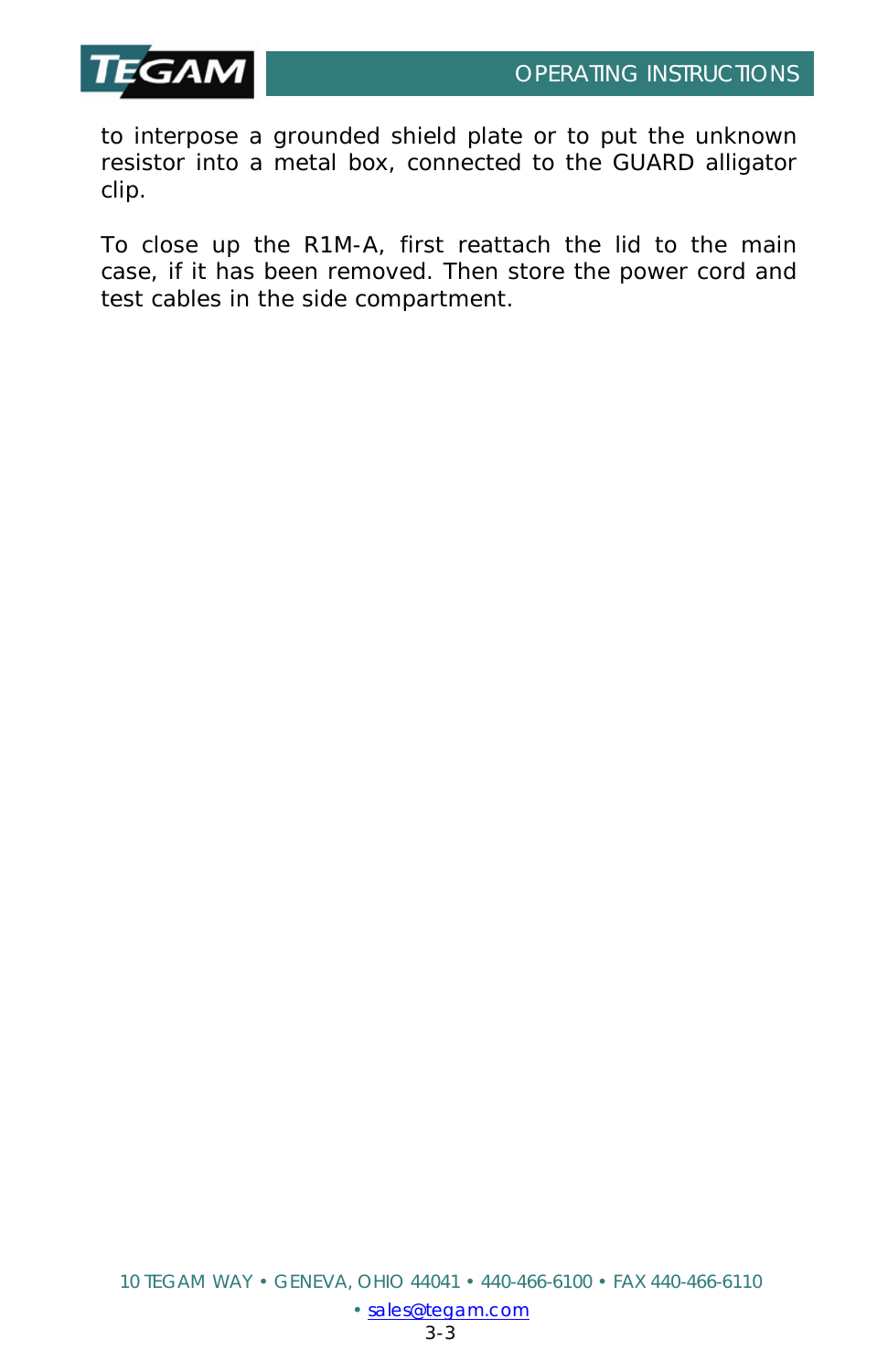

# **SECTION 4**

# **PRINCIPLES OF OPERATION**

The power supply uses a transformer with two secondary windings. The low-voltage winding is a center-tapped winding. Diodes CR109 and CR112 provide rectified + power filtered by C126 and regulated at +6.2 V by VR109. Diodes CR110 and CR111 provide rectified - power, filtered by C125 and regulated at -6.2 V by VR110. The high-voltage winding on T-100 charges C123 through CR107 and C124 through CR108. Since these two capacitors are connected in series, this circuit functions as a voltage doubler to provide a high voltage nearly equal to twice the peak voltage of the high voltage winding. This high voltage is at least 650 V at low line in order to provide 500 V test voltage with 1 mA of current limit through R137 and R140.

R137 and R140, series resistors, are followed by Q1, a highvoltage shunt regulator, to regulate the high voltage supply at the selected value. R138 and R139 provide protection for Q1 from excess current caused by external voltages. R6-R9 operate as a four-section voltage divider, dividing the voltage from U2, a 2.5 V precision voltage reference, to 0.25 V, 0.5 V, 1.25 V, and 2.5 V. The voltage selected by S1 A, the 'TEST VOLTAGE' selection switch, is fed into pin 9 of U1, a quad operational amplifier. The high voltage output is divided by R3 and R4 to 1/200 of the high voltage output. This divided voltage is fed to pin 10 of U1, where it is compared with the selected reference voltage. If the divided output is higher than the reference, the output (pin 8) of U1 goes more positive, increasing the base current drive to Q1. Since this is a shunt regulator, the output high voltage decreases, until an equilibrium point is reached. Thus, the high voltage is regulated at the selected value.

When a resistor is not being tested, S3 (the 'TEST' switch) is closed, shorting out the high voltage. This also provides added safety in the event that the external circuit under test contains capacitors. If so, they will be charged during 'TEST', but discharged automatically as soon as S3 is released.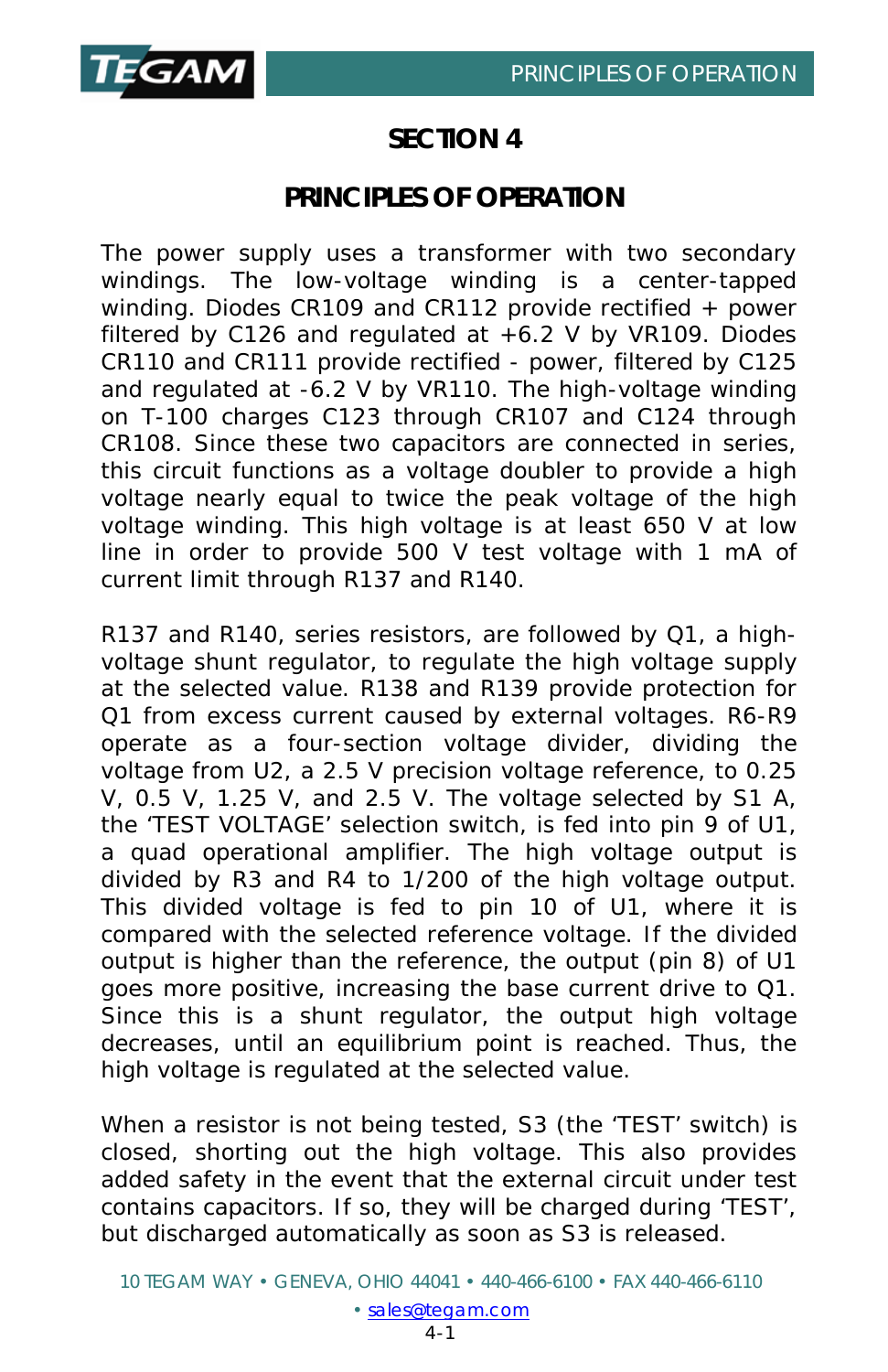

When the 'TEST' switch S3 is pressed, the high voltage is no longer shorted out and it will be outputted at the 'TEST' jack. Current will then flow through the resistor under test to the SIG binding post and then to the wiper of S2A, the OHMS RANGE selector switch. This current then passes through the selected resistor, R16 through R21. The IR drop generated shows up as a negative voltage at the output, pin 6, of U3. U3 is an extremely low bias current amplifier, so that less than 1 pA is diverted into its input. Transistors Q2 and Q3 are configured to operate as low leakage protection diodes. Thus, even currents as low as 1 nA, generated by a 100 V test voltage and a 100 GΩ resistor, are passed with essentially no loss.

NOTE: The action of Q2 is to create a virtual ground at the non-inverting input of U3 (pin 2) and at the 'SIG' binding post. This has the advantage that the full value of the test voltage is developed across the resistor under test, with no error caused by the current monitoring resistor, R16 through R21. A second advantage is that the power common may then be used as a guard voltage because it is essentially at the same potential as the 'SIG' binding post.

The signal current through the resistor under test increases with increasing test voltage. Thus, the IR drop at the output of U3 varies with the test voltage. The signal current with 50 V test voltage and a 1 MΩ test resistor is 50 µA. With S2A set to the 1 MΩ range, this current flows through R21, 499 Ω. Thus, the voltage at the output of U3 is 25 mV. For higher resistance ranges, S2A selects higher values of resistance, R20 (4.99 kΩ), R19 (49.9 kΩ), etc. to compensate for decreasing values of signal current. Thus, the output of U3 remains at 25 mV for full-scale test resistors for all ranges, with 50 V test voltage.

However, if the test voltage is increased, the signal current and the voltage output of U3 will increase. To compensate for this, the amplifier section of U1 having pins 1, 2, and 3 changes gain with the test voltage. With 50 V, its gain is set by S1B and R22 at 4.23x so the output at pin 1 is 106 mV.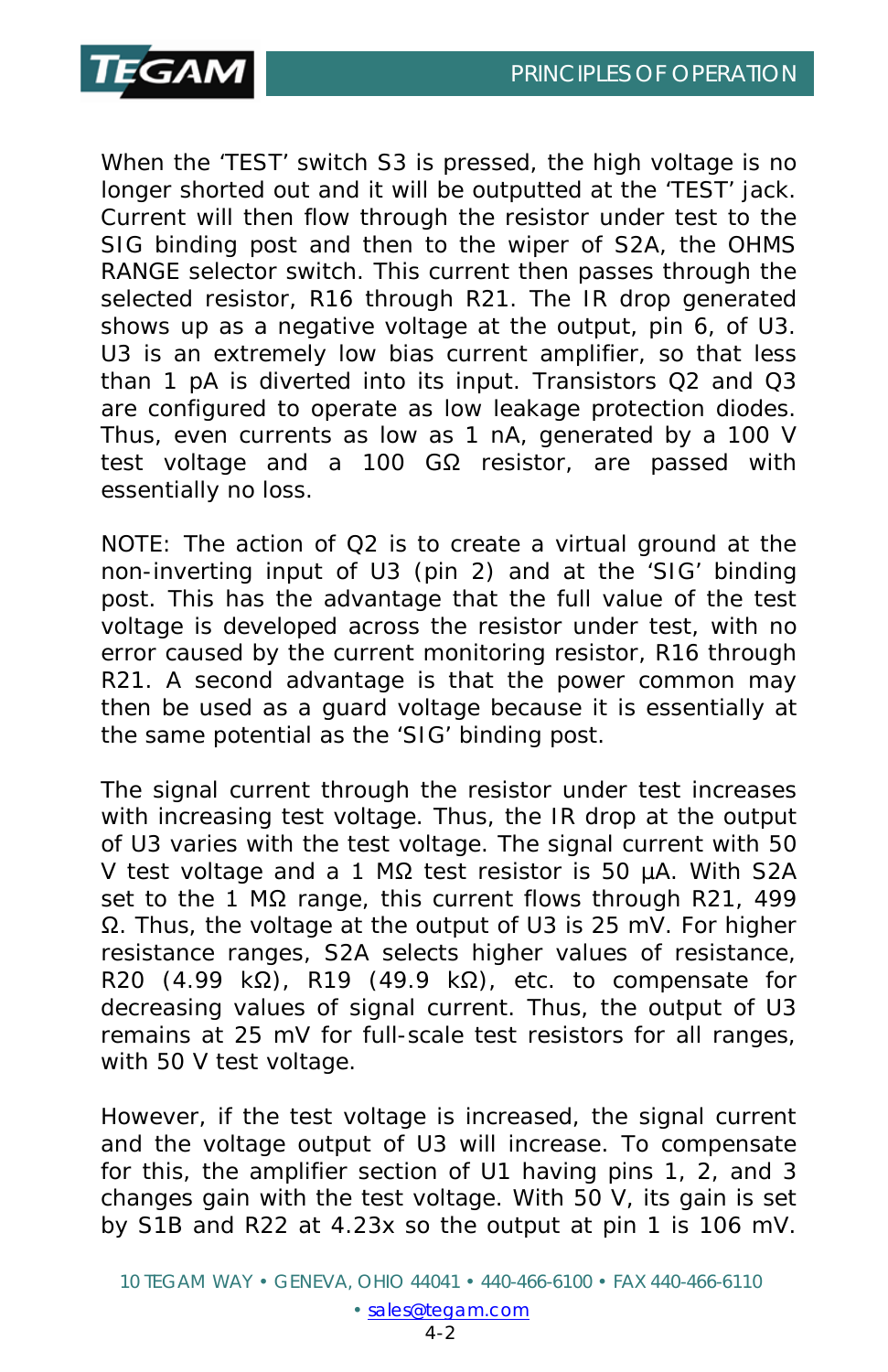

With 500 V, the gain is decreased to 0.423x so the output remains at 106 mV, even though the increased test voltage increases the signal current by ten times.

As indicated above, the output at pin 1 of U1 is 106 mV for full-scale resistor values of any range and with any test voltage. For smaller resistors, this voltage increases. At 5% of full scale, this voltage is approximately 2.12 V, approaching its upper limit. If the value of resistance under test is less than 5% of the selected range, the voltage at pin 1 of U1 will exceed 2.12 V. This voltage is connected to pin 5 of U1, where it is compared with the 2.5 V reference from U2. If the voltage exceeds 2.5 V, the output at pin 7 of U1 goes positive, increasing the base current to the shunt regulator Q1 and reducing the output high voltage. When this happens, the normal regulating section of U1, with output pin 8 (which is normally somewhat positive to control Q1) turns off and pin 8 goes full negative, trying to increase the value of the high voltage. This negative voltage is coupled to the input pin of the A/D IC, U4, via diode CR4. Thus, the display will show a minus sign to indicate that the resistor is too small for the selected range and a smaller range should be selected.

U4 is a 3 ½ digit A/D converter and LCD driver, functioning as a digital voltmeter. However, since the test current and voltage are inversely proportional to the test resistance, the digital voltmeter is operated as a ratio meter, with a fixed DC voltage as the normal input to pin 39, and the test voltage signal connected to the normal reference input, pin 44.

U5 is a 3½ digit liquid crystal display, driven segment by segment by U4. S2B provides the proper logic levels to the quad exclusive-or gate U6 to locate the decimal point on the display. R33, R34, and R35 are pull-down resistors.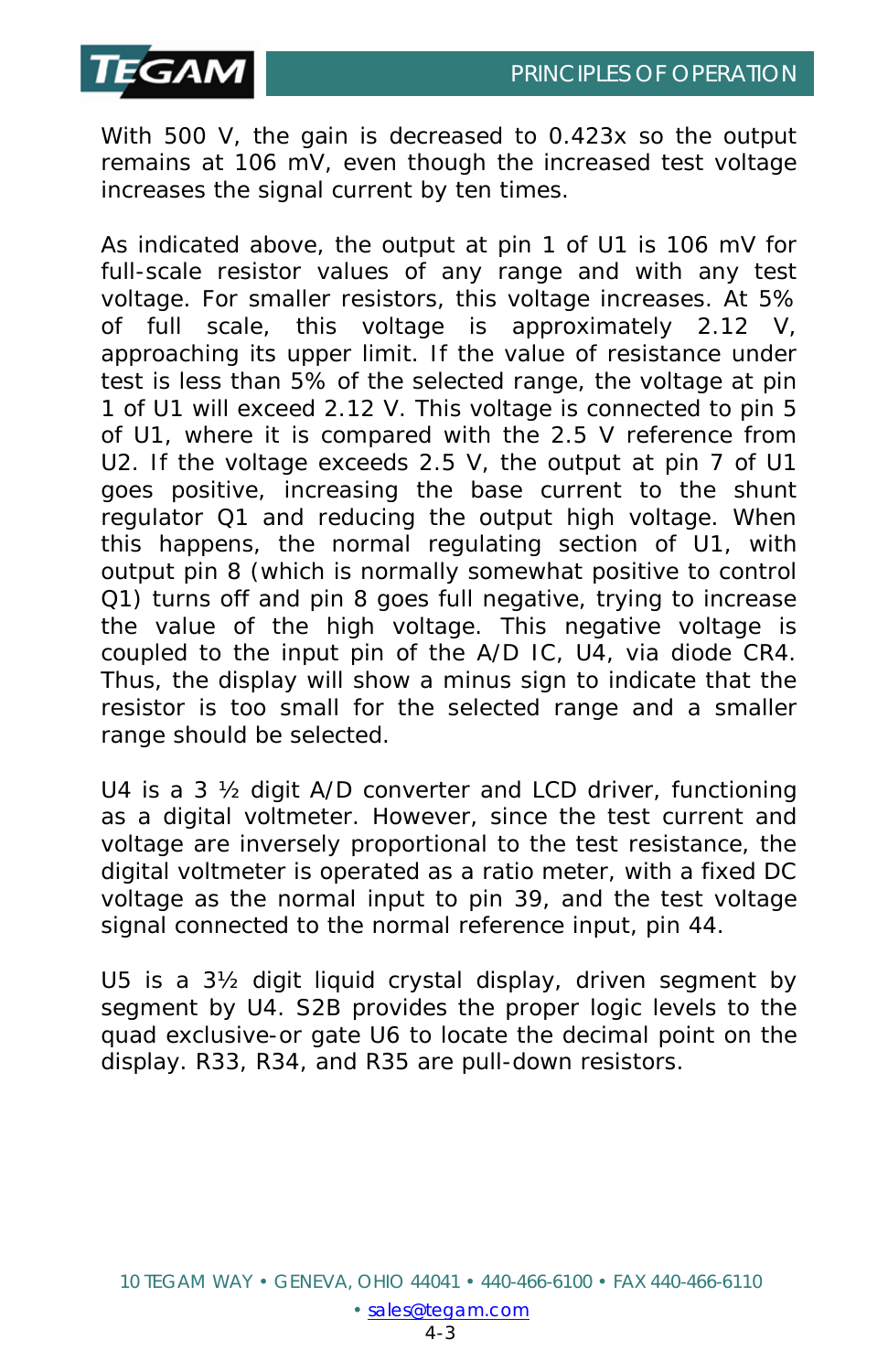

# **SECTION 5**

# **MAINTENANCE**

# **5.1 Inspection**

These units should be inspected semi-annually. Cables should be periodically inspected to make sure they are in good condition. Check that the pushbutton and rotary switches operate smoothly. Check all four binding posts to ensure that they operate smoothly. Check that the case opens and closes with no binding.

## **5.2 Cleaning**

The instrument should be cleaned periodically, as is necessary, using mild soap and a damp cloth both followed by second damp rinsing cloth.

Clean the LCD window using a soft cloth moistened with water or "Windex" type window cleaner. **DO NOT** use common paper towel products as some brands may contain fibers which could scratch the display window. **DO NOT**  apply significant pressure to the LCD window as it could separate from the front panel. **DO NOT** use alcohol, solvents, or harsh chemicals to clean the LCD window.

# **5.3 Test Equipment Required for Calibration and Repair**

Calibration of the R1M-A is recommended on a yearly basis, and is done at a temperature of 23 °C  $\pm$  1 °C. To obtain the best results, allow the R1M-A to warm up for 30 minutes before making any adjustments.

(The calibration procedure and schematics provided in this manual are for the surface mount units manufactured after October 2013. Please contact TEGAM if your instrument is purchased prior to that date.)

Precision decade resistor box or standard resistors with the following values: 50 kΩ, 1 MΩ, 10 MΩ, 100 MΩ, 1 GΩ, 10 GΩ, and 100 GΩ with calibrated accuracy of 0.1% or better.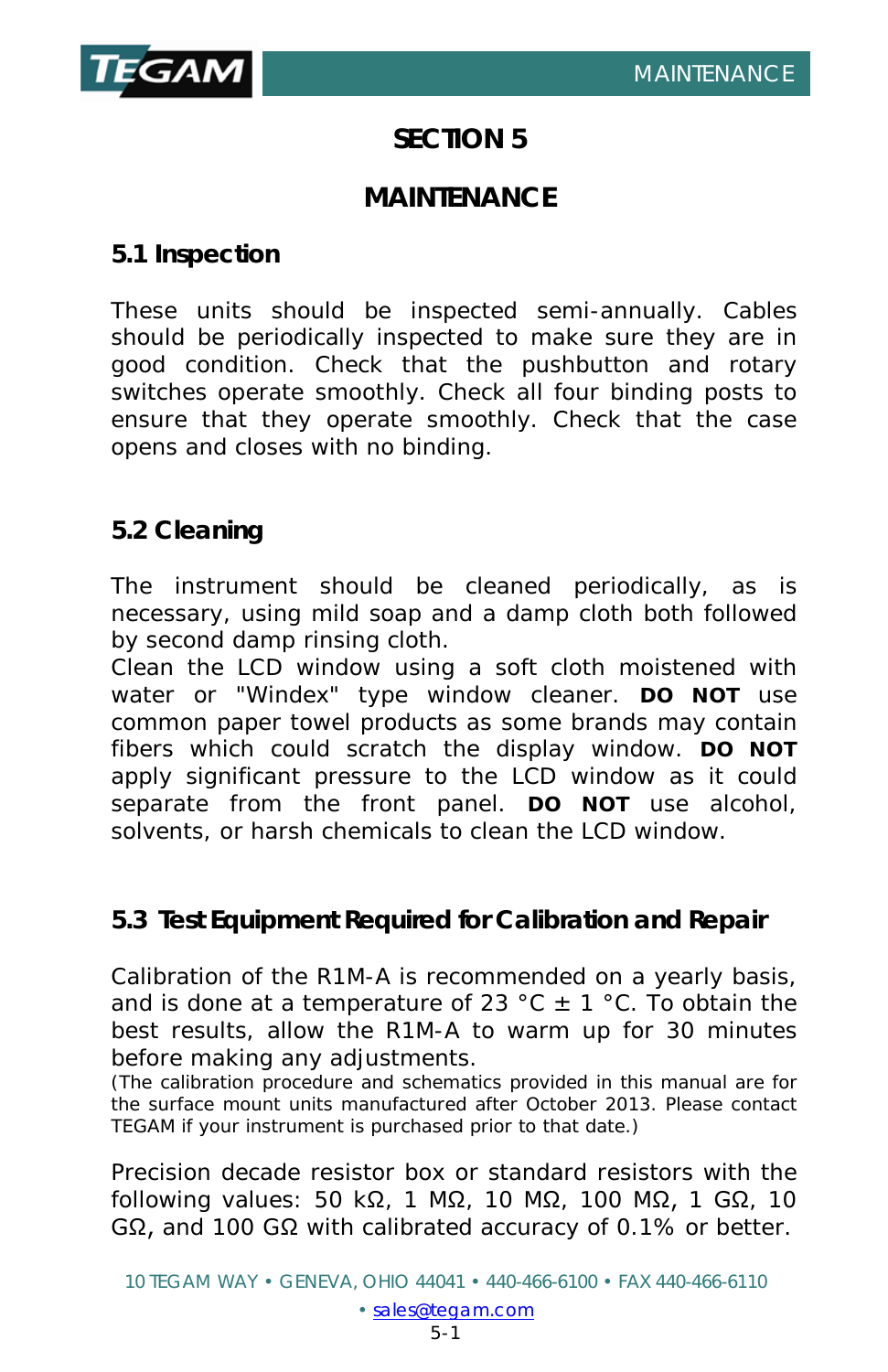

A standard digital voltmeter: 3 ½ digits minimum, with 19.99 and 999 V ranges, accuracy of 0.02% of reading or better. HP/Agilent 34401A or equivalent.

Screwdrivers: Phillips No.2 and small flat-bladed

# **5.4 Performance Verification**

#### **WARNING**

**DO NOT TOUCH ANY ALLIGATOR CLIP WHILE THE TEST PUSHBOTTUN IS PRESSED. LETHAL VOLTAGES MAY BE PRESENT ON THESE CLIPS.**

## **A. Standard Voltage Measurement Points**

- 1. Set the UUT RANGE OHMS switch to 1 MΩ.
	- a. Connect the DMM to the 1 MΩ Resistance Standard as follows using the dual banana to dual banana cable:
		- a) DMM HI to the 1 MΩ Standard High; and
		- b) DMM LO to the 1 MΩ Standard Low.
- 2. Connect the 1 MΩ Resistance Standard to the UUT as follows:
	- a) UUT TEST to the 1 MΩ Standard High;
	- b) UUT SIGNAL to the 1 MΩ Standard Low;
	- c) UUT GUARD to the 1 MΩ Standard Guard; and
	- d) Verify the GUARD of the UUT is connected to the UUT GROUND.
- 3. Perform the following steps for the values listed in Table A:
	- a) Set the UUT TEST VOLTAGE switch to Vx;
	- b) Press and hold the UUT TEST button;
	- c) Verify the reading displayed by the DMM is within the tolerance given in Table A; and
	- d) Release the UUT TEST button.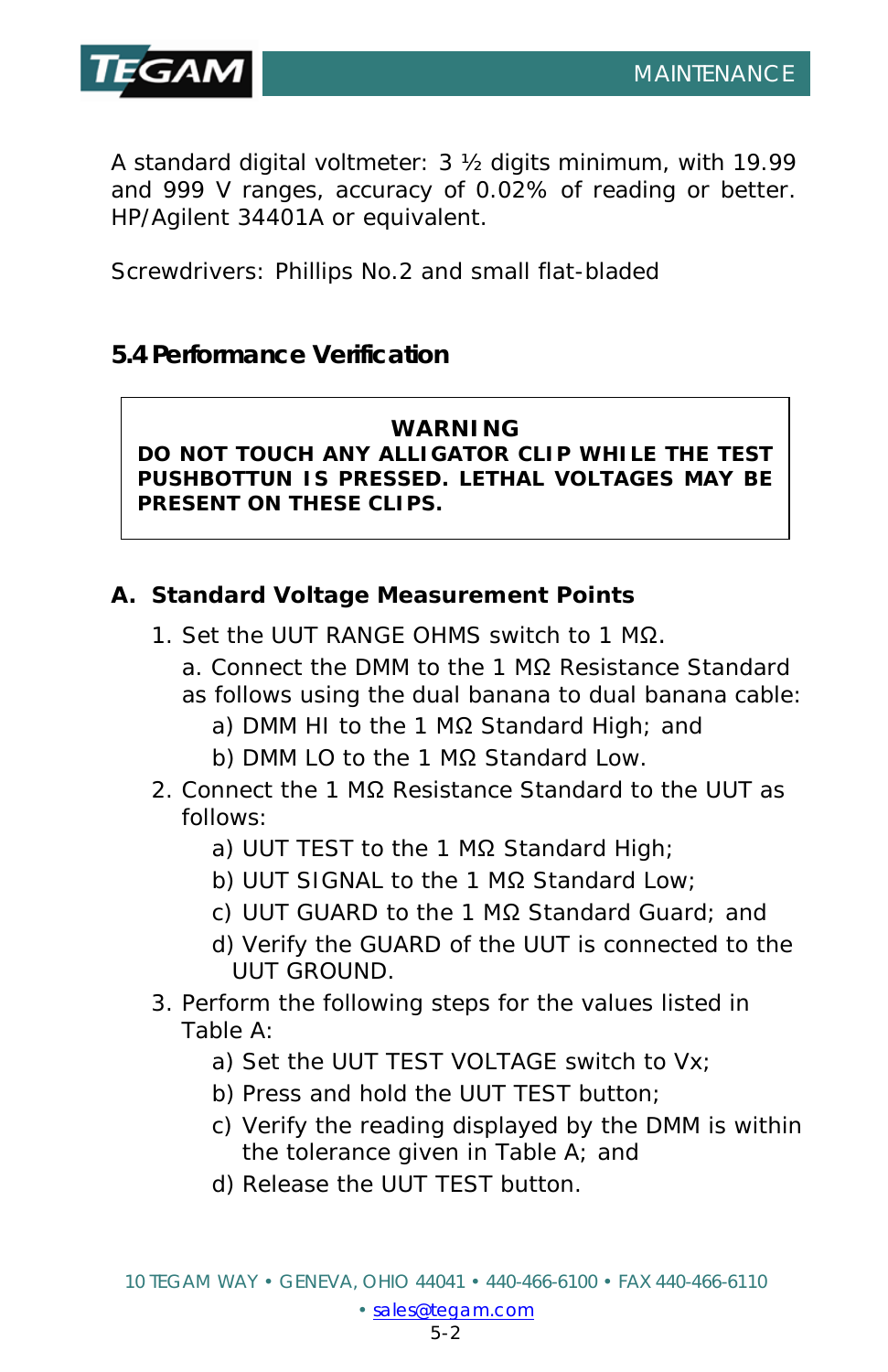

| Vx    | Allowable<br>Reading |
|-------|----------------------|
| 50 V  | $\pm$ 1.5 V          |
| 100 V | $\pm 3.0$ V          |
| 250 V | $\pm$ 7.5 V          |
| 500 V | $±15.0$ V            |

## Table A

4. Disconnect the Setup.

#### **B. Standard Resistance Measurement Points**

- 1. Perform the following steps for the values listed in Table B:
	- a. Connect the Rx resistance standard to the UUT as followed:
		- a) UUT TEST to the Rx Resistance Standard High;
		- b) UUT SIGNAL to the Rx Resistance Standard Low;
		- c) UUT GUARD to the Rx Resistance Standard Guard; and
		- d) Verify the GUARD of the UUT is connected to the UUT GROUND.
	- b. Set the UUT RANGE OHMS switch to Sx;
	- c. Set the UUT TEST VOLTAGE switch to Vx;
	- d. Press and hold the UUT TEST button.
	- e. Verify the reading displayed by the UUT is within the tolerance given in Table B of the actual standards value; and
	- f. Release the UUT TEST button.

| <b>Test</b> | Range<br>Ohms<br>(Sx) | <b>Standard</b><br><b>Resistance</b><br>Value (Rx) | Dial<br>Setting | <b>Test</b><br>Volltage<br>(Vx) | <b>Allowable</b><br>$%$ of<br>Reading |
|-------------|-----------------------|----------------------------------------------------|-----------------|---------------------------------|---------------------------------------|
|             | 1 M                   | 1 MΩ                                               | $0 - 0 - 1$     | 500 V                           | ±5%                                   |
| 2           | 1M                    | $1 M\Omega$                                        | $0 - 0 - 1$     | 250 V                           | ±5%                                   |
| 3           | 1 M                   | $1 M\Omega$                                        | $0 - 0 - 1$     | 100 V                           | ±5%                                   |
| 4           | 1 M                   | $1 M\Omega$                                        | $0 - 0 - 1$     | 50 V                            | ±5%                                   |
| 5           | 10 M                  | $1 M\Omega$                                        | $0 - 0 - 1$     | 50 V                            | ±5%                                   |
| 6           | 10M                   | 10 MΩ                                              | $0 - 1 - 0$     | 50 V                            | ±5%                                   |
|             | 100 M                 | 10 MΩ                                              | $0 - 1 - 0$     | 50 V                            | ±5%                                   |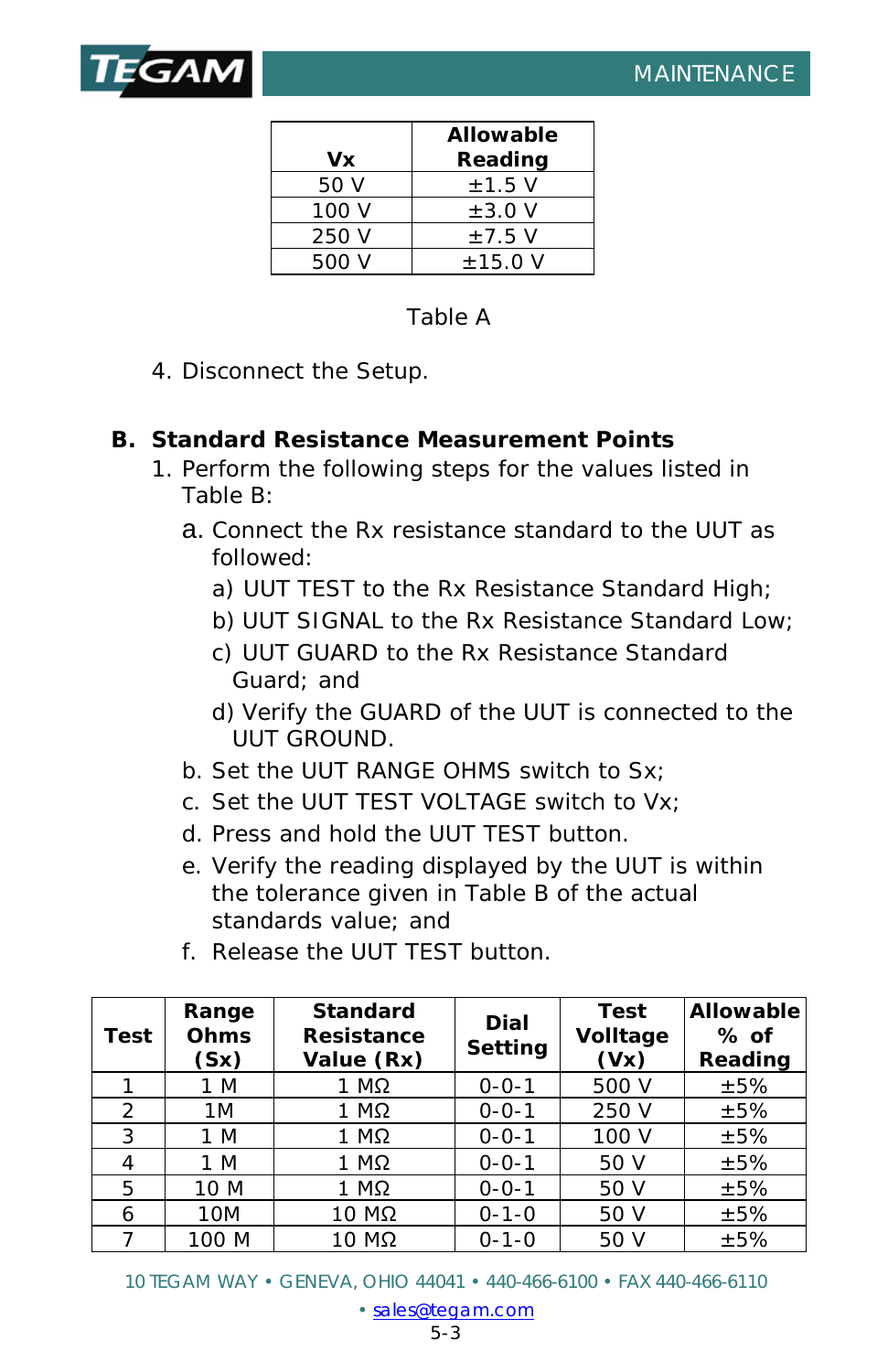

|    | 100 M | $100$ ΜΩ  | $1 - 0 - 0$  | 50 V | ±5% |
|----|-------|-----------|--------------|------|-----|
|    | 1 G   | $100$ ΜΩ  | $1 - 0 - 0$  | 50 V | ±5% |
| 10 | 1 G   | $1000$ MΩ | $10 - 0 - 0$ | 50 V | ±5% |
| 11 | 10G   | $1000$ ΜΩ | $10 - 0 - 0$ | 50 V | ±5% |

Table B

2. Disconnect the setup.

I

[• sales@tegam.com](mailto:sales@tegam.com)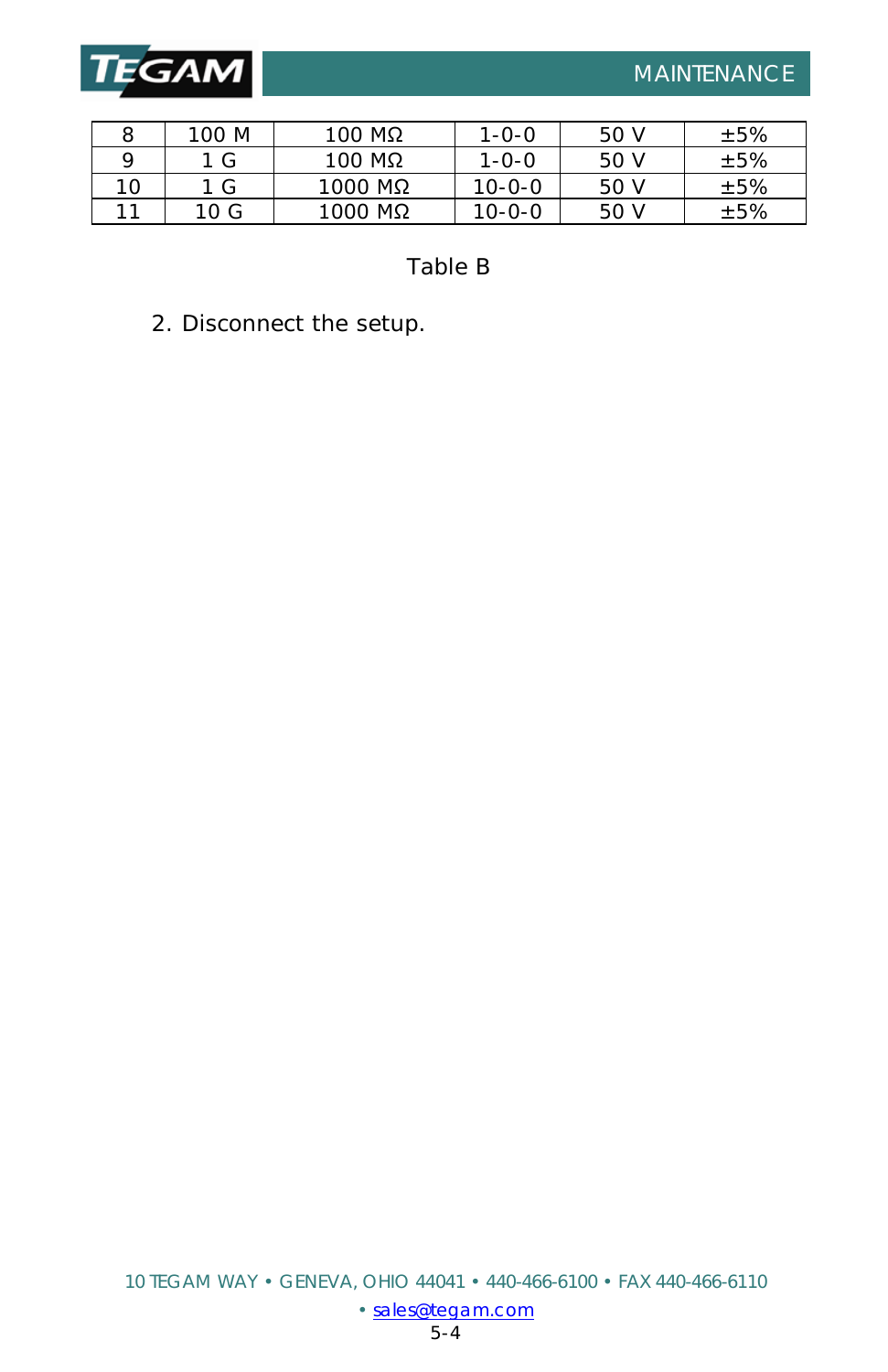

# **5.5 Calibration**

#### **WARNING**

#### **DISCONNECT THE AC POWER CABLE BEFORE REMOVING THE INSTRUMENT FROM ITS CASE. LETHAL VOLATEGS ARE PRESENT WITH AC POWER CONNECTED.**

Remove the four mounting screws from the front panel and remove the instrument from the case. The binding posts and switch knobs may be held to assist in removal. Note that the unit must be extracted carefully to avoid catching the internal board on the retaining brackets.

There are three trimpots on the lower edge of the board, which may be adjusted for calibration.

#### **WARNING**

**USE EXTREME CARE IN HANDLING THIS UNIT! EVEN WITHOUT OPERATING THE TEST PUSHBUTTON, THERE ARE VERY HIGH VOLTAGES PRESENT! THEY COULD BE LETHAL!**

#### **A. DC Offset Adjust**

- 1. Turn off the UUT.
- 2. Set the UUT RANGE OHMS switch to 1 GΩ.
- 3. Set the UUT TEST VOLTAGE switch to 50 V.
- 4. For the through-hole version PCB, connect the DMM to the UUT using the clip leads as follows:
	- a) DMM HI to the output of U3 pin 6 by way of the right side of R21; and
	- b) DMM LO to the common by way of the top side of R27, closest to D6.
- 5. For the surface mount version PCB, connect the DMM to the UUT using the clip leads as follows:
	- a) DMM HI to TP3 (U3, PIN6) on the component side of the PCB; and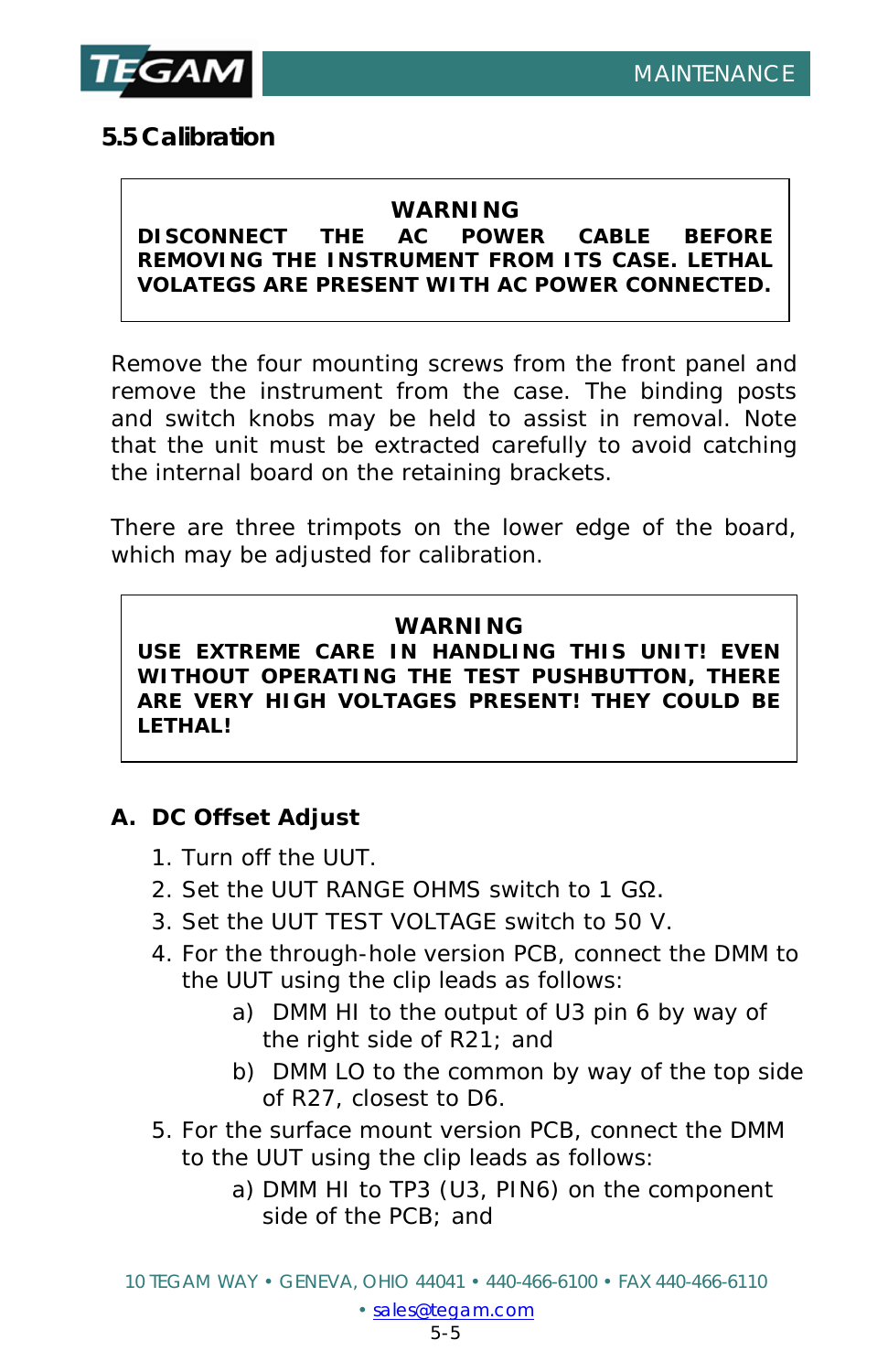

- b) DMM LO to TP2 (GND) on the component side of the PCB.
- 6. Turn on the UUT.
- 7. Adjust R29 for 0 V  $\pm$ 0.1 mV as displayed by the DMM.
- 8. Turn off the UUT.
- 9. For the through-hole version PCB, move the HI lead of the DMM to the output of U1 pin 1 by way of S1-B pin 1B.
- 10. For the surface mount version PCB, move and connect the DMM HI test lead to TP1 (REF\_HI), U1 pin 1, on the component side of the PCB.
- 11. Turn on the UUT.
- 12. Adjust R32 for 0 V  $\pm$ 0.1 mV as displayed by the DMM.
- 13. Turn off the UUT.
- 14. Disconnect the Setup.

# **B. Gain Adjust**

- 1. Turn on the UUT.
- 2. Set the UUT TEST VOLTAGE switch to 100 V.
- 3. Connect the 1 GΩ Resistance Standard to the UUT as follows:
	- a) UUT TEST to the 1 GΩ Standard High;
	- b) UUT SIGNAL to the 1 GΩ Standard Low;
	- c) UUT GUARD to the 1 GΩ Standard Guard; and
	- d) Verify the UUT GUARD is connected to the UUT GROUND.
- 4. Press and hold the UUT TEST button.
- 5. Adjust R14 to the actual recorded value of the standard as displayed by the UUT.
- 6. Release the UUT TEST button.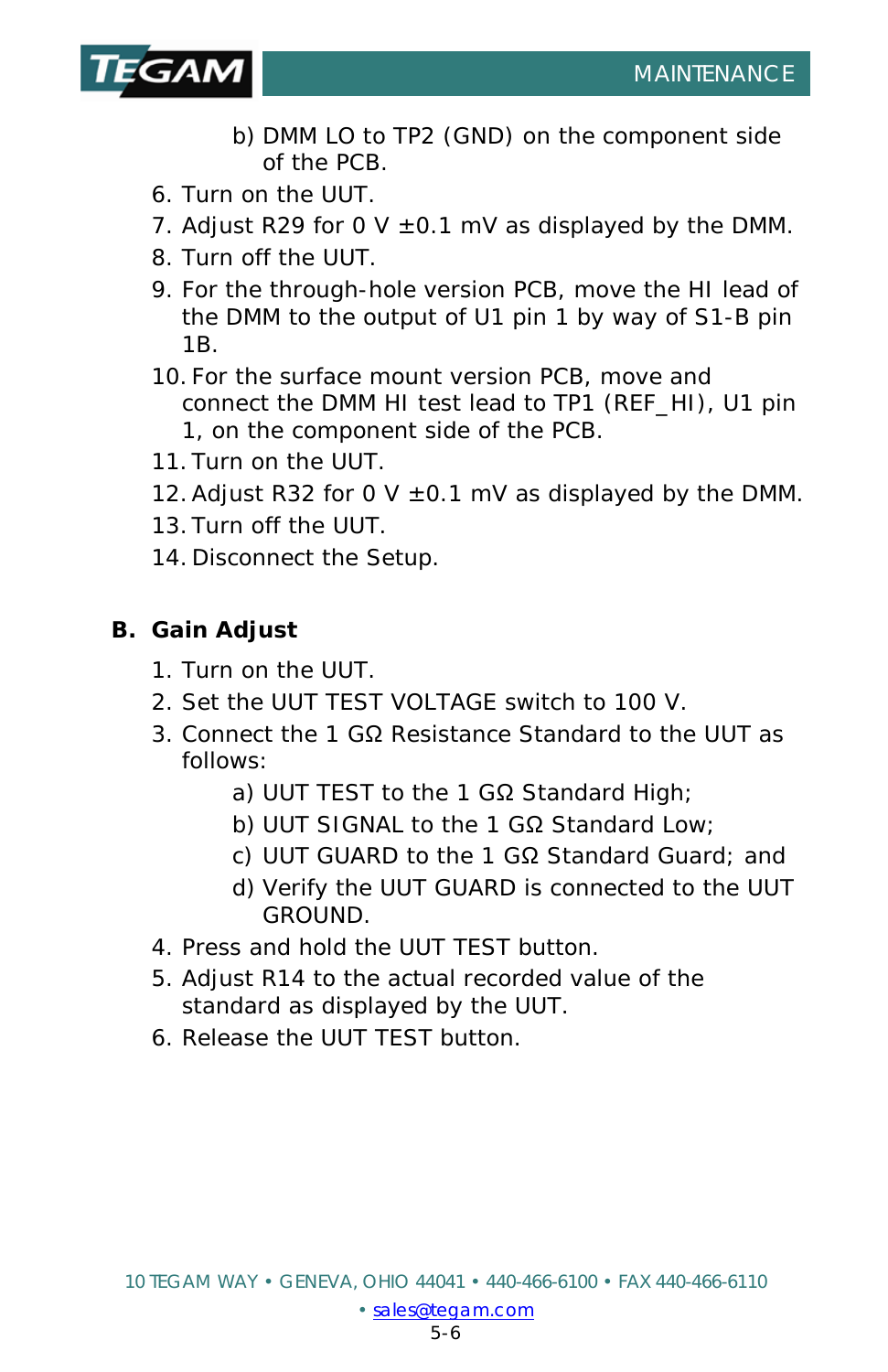

# **5.6 Troubleshooting**

*Disassembly* 

- Remove the four screws from the front panel.
- The circuit board is accessible once it is removed from the case.

#### *Re-assembly*

After trouble-shooting and repair, re-assemble in reverse order from above.

Following are possible symptoms, diagnosis, and repair suggestions for use in trouble-shooting (the most likely causes are listed first). Note that the TEST button must be held in for most of these tests; do not try to bypass it because it is a safety feature, shorting the high voltage supply.

Note that even with the TEST button released; high voltage still exists between the transformer secondary and R137 and R140.

| <b>SYMPTOM</b>  | <b>FAULTY</b><br><b>COMPONENT</b> | <b>REPAIR</b>                  |
|-----------------|-----------------------------------|--------------------------------|
| No Display      | Line Power                        | Check power cord & power.      |
|                 |                                   | Check fuse.                    |
|                 | Line Fuse                         | Depress the TEST               |
|                 | <b>TEST</b> pushbutton            | pushbutton and see if the      |
|                 |                                   | LED comes on.                  |
|                 | U5/U6                             | If so, check for a square      |
|                 |                                   | wave at pin 40 of U4 and/or    |
|                 |                                   | replace U5/U6.                 |
|                 |                                   | If not, check for proper       |
|                 |                                   | power supply voltages and      |
|                 |                                   | check or replace fuse.         |
|                 | T100, CR109 &                     | Check for $+6.2$ V. If not,    |
|                 | CR112, or VR109                   | trace & replace bad part.      |
|                 | T100, CR110 &                     | Check for -6.2 V. If not trace |
|                 | CR111, or VR110                   | & replace bad part.            |
|                 | U4 or U5                          | Replace U4 or U5.              |
| No Test Voltage | T <sub>100</sub>                  | Check for 360 VAC pins 7-8.    |
|                 | CR107, CR108                      | Replace CR107, CR108.          |
|                 | C123, C124                        | Replace C123, C124.            |
|                 | R137, R140                        | Replace R137, R140.            |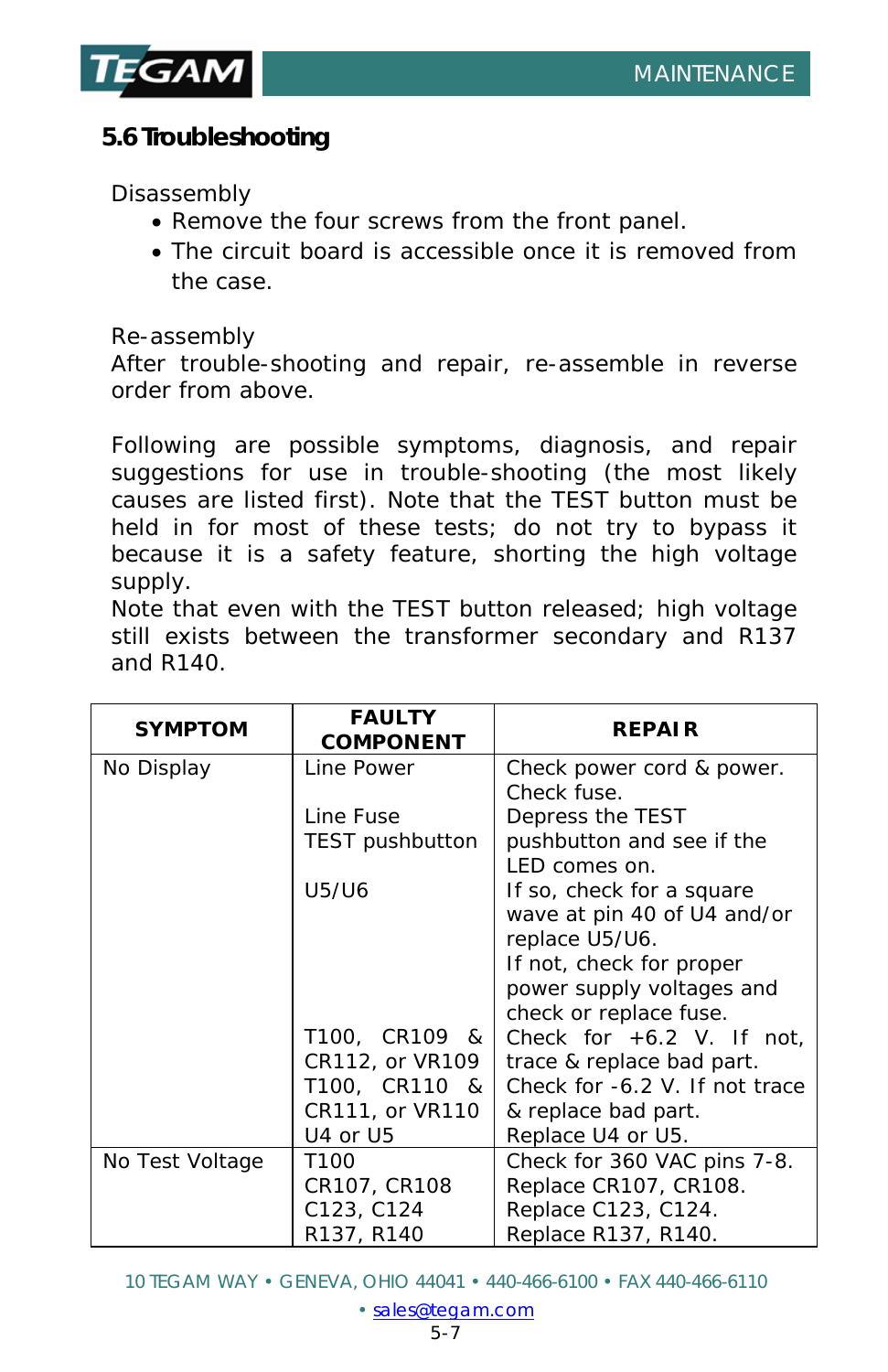

| 1 M $\Omega$ Range not<br>Accurate         | R <sub>21</sub> | Replace R21.      |
|--------------------------------------------|-----------------|-------------------|
| 10 MΩ Range not<br>Accurate                | R <sub>20</sub> | Replace R20.      |
| 100 MΩ Range<br>not Accurate               | R <sub>19</sub> | Replace R19.      |
| 1 G $\Omega$ Range not<br>Accurate         | R <sub>18</sub> | Replace R18.      |
| 10 GΩ Range not<br>Accurate                | R <sub>17</sub> | Replace R17.      |
| 100 GΩ Range<br>not Accurate               | R <sub>16</sub> | Replace R16.      |
| Error with some<br>test voltages           | U1, S1, R22-25  | Replace bad part. |
| All Ohm readings<br>too high or too<br>low | R14 Adjustment  | Adjust R14.       |

Table 2: Fault Symptoms and Repair Actions

After trouble-shooting and repair, the instrument must be recalibrated in accordance with 5.5 above.

## **5.7 Preparation for Shipment**

The two test cables and line cord should be stored in the side compartment and the lid closed and latched.

The Model R1M-AR is a rugged instrument and requires no special covering, preservation or special cradles. Packaging must provide sufficient resilient material, in accordance with standard packaging practices, to prevent excessive shock to the power supply and display during shipment.

# **5.8 Overhaul Instructions**

The R1M-A is an all solid-state unit and requires no periodic overhaul, other than routine cleaning, inspection of cables per section 5, and calibration per section 5.5.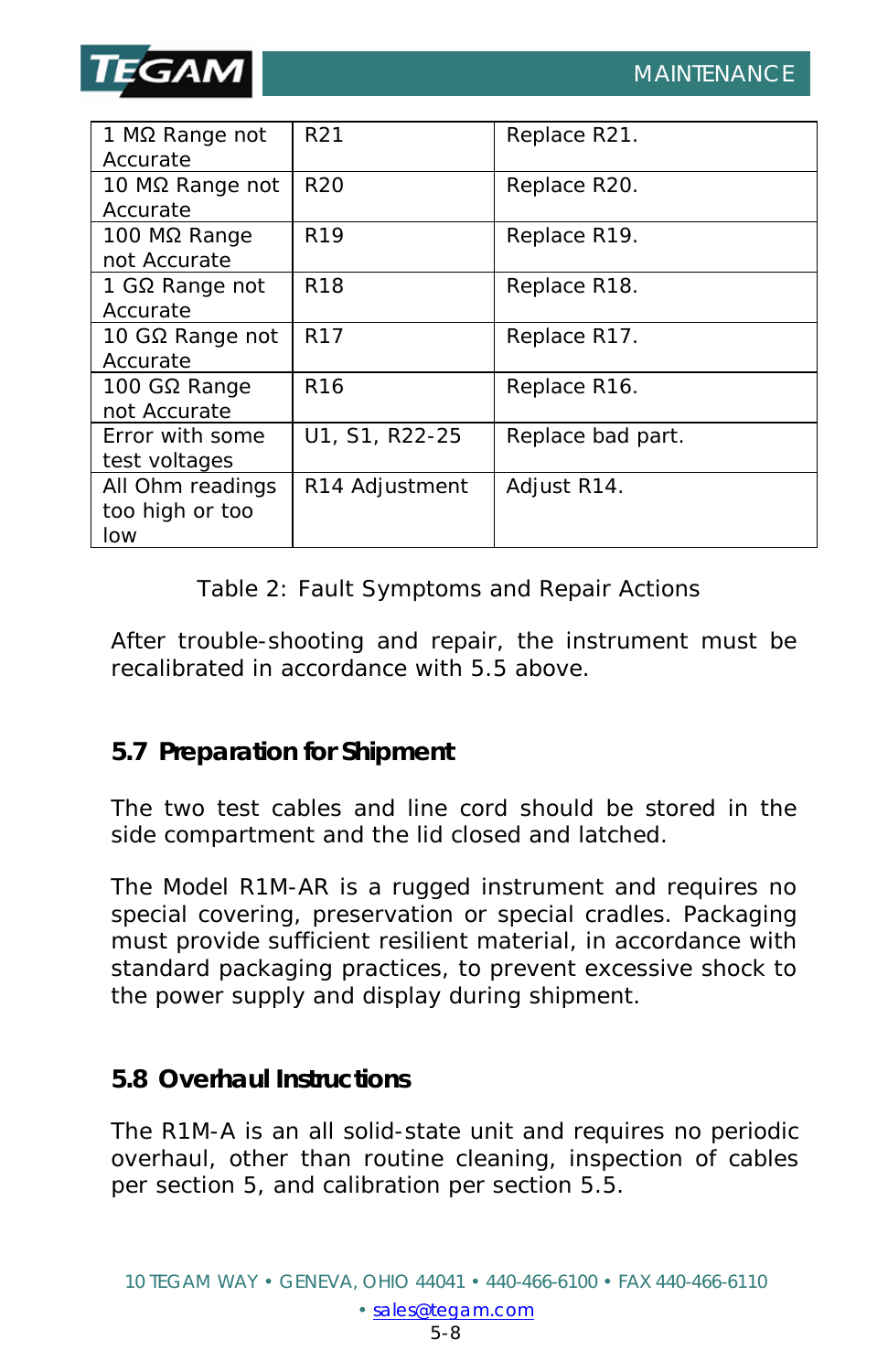

Tools and test equipment used for disassembly, calibration and troubleshooting of the R1M-A are listed in section 5.3.

Troubleshooting suggestions are given in section 5.6.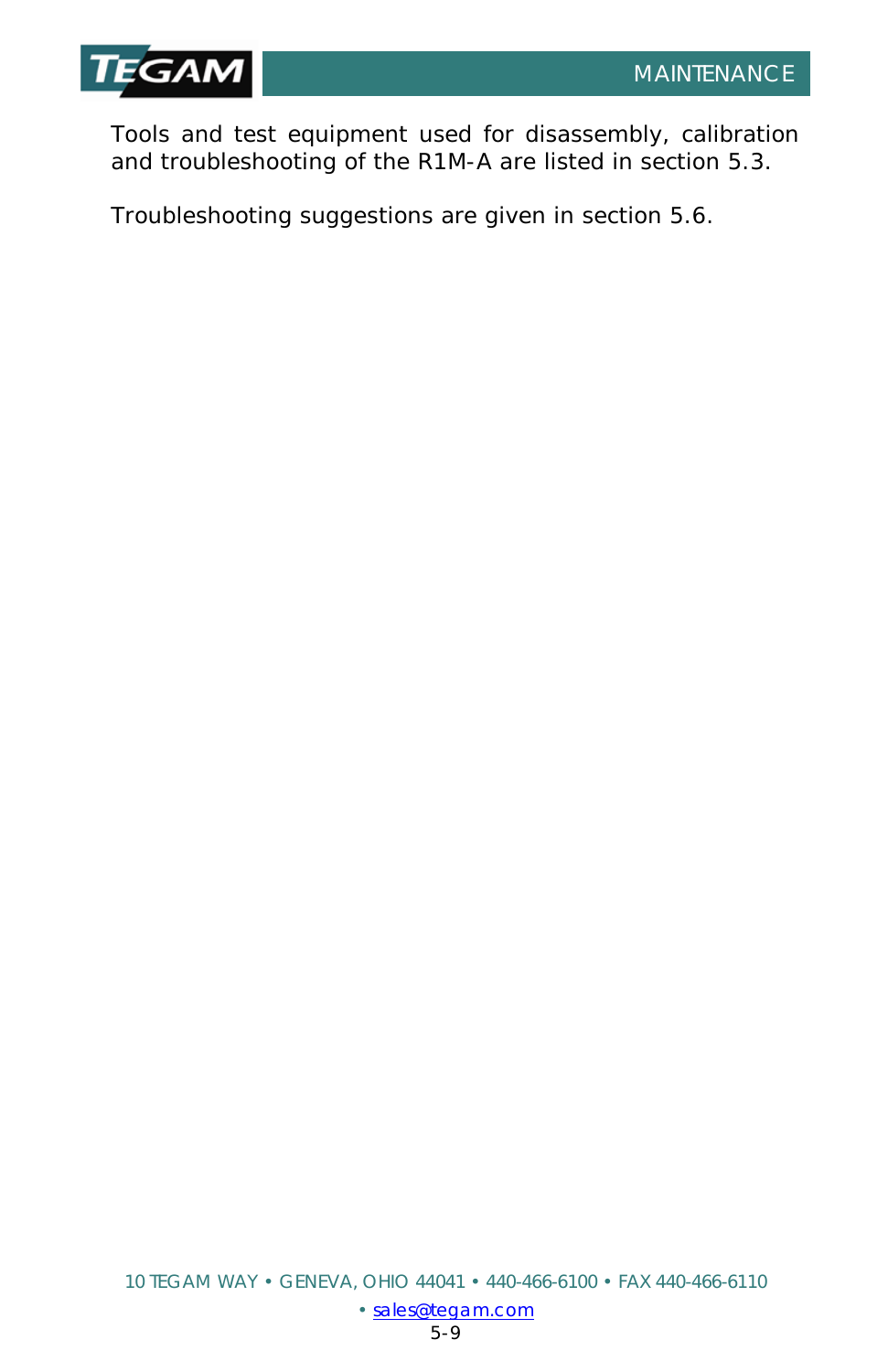



10 TEGAM WAY • GENEVA, OHIO 44041 • 440-466-6100 • FAX 440-466-6110

[• sales@tegam.com](mailto:sales@tegam.com)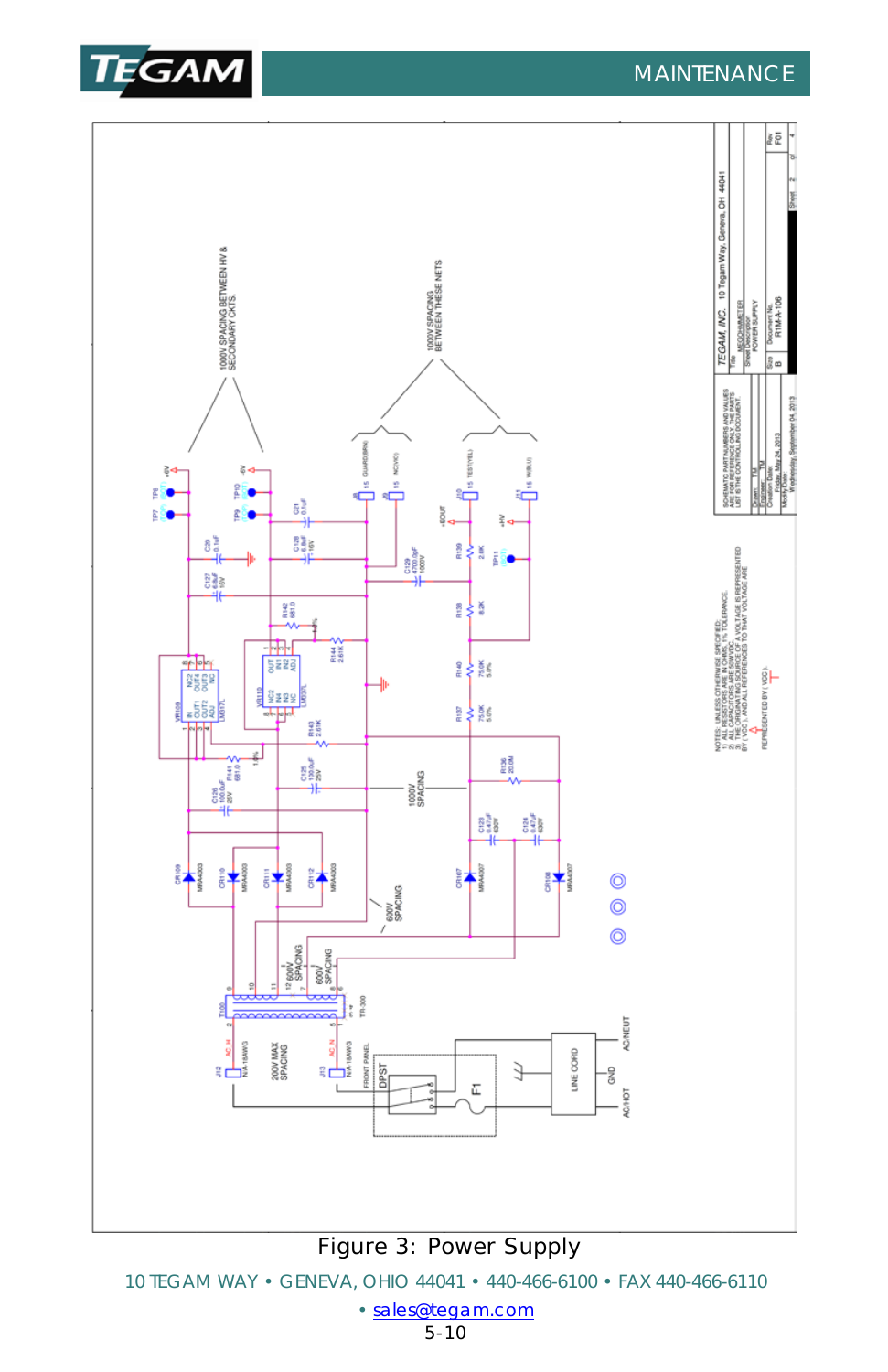



10 TEGAM WAY • GENEVA, OHIO 44041 • 440-466-6100 • FAX 440-466-6110 [• sales@tegam.com](mailto:sales@tegam.com)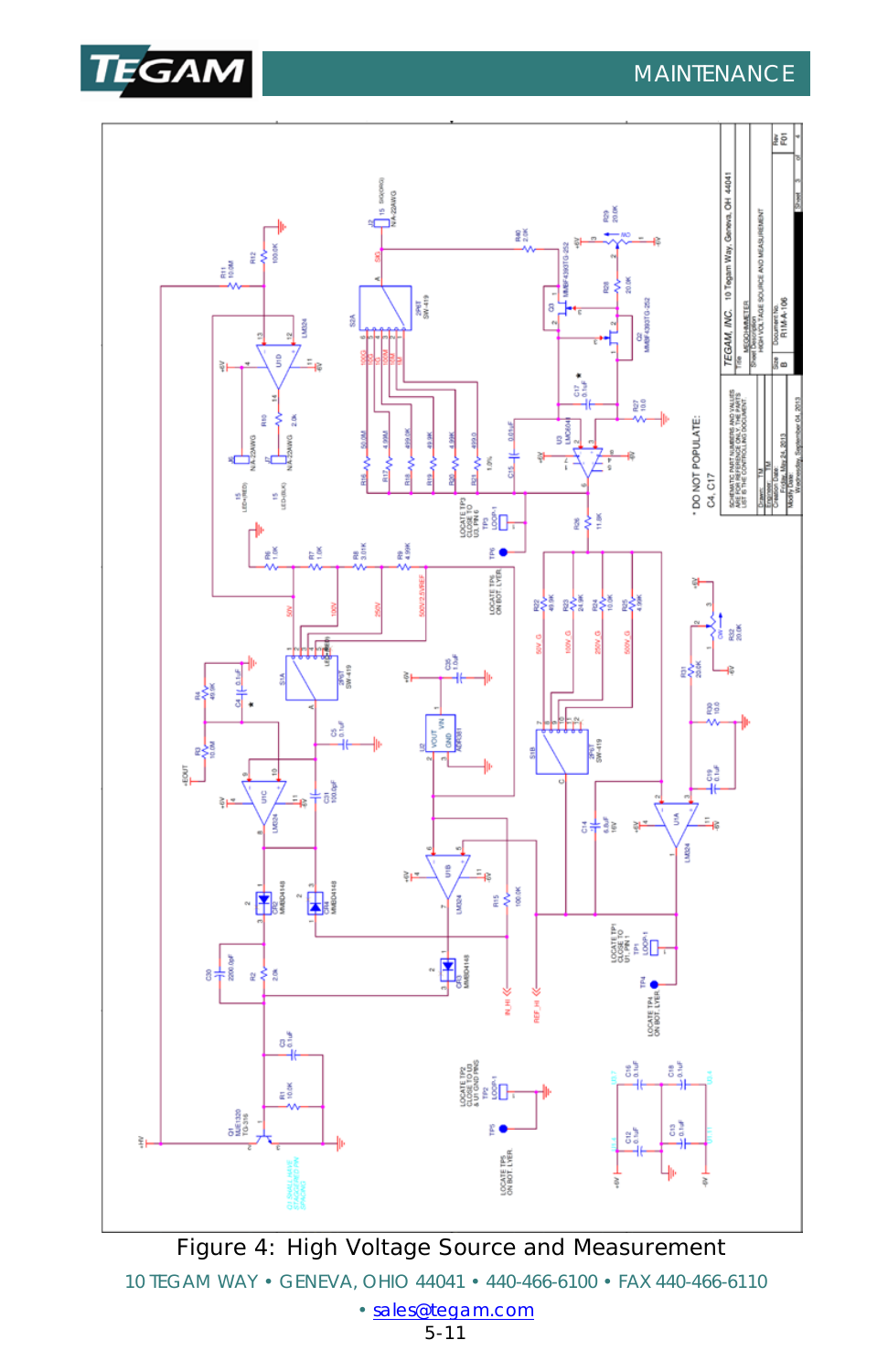



[<sup>•</sup> sales@tegam.com](mailto:sales@tegam.com)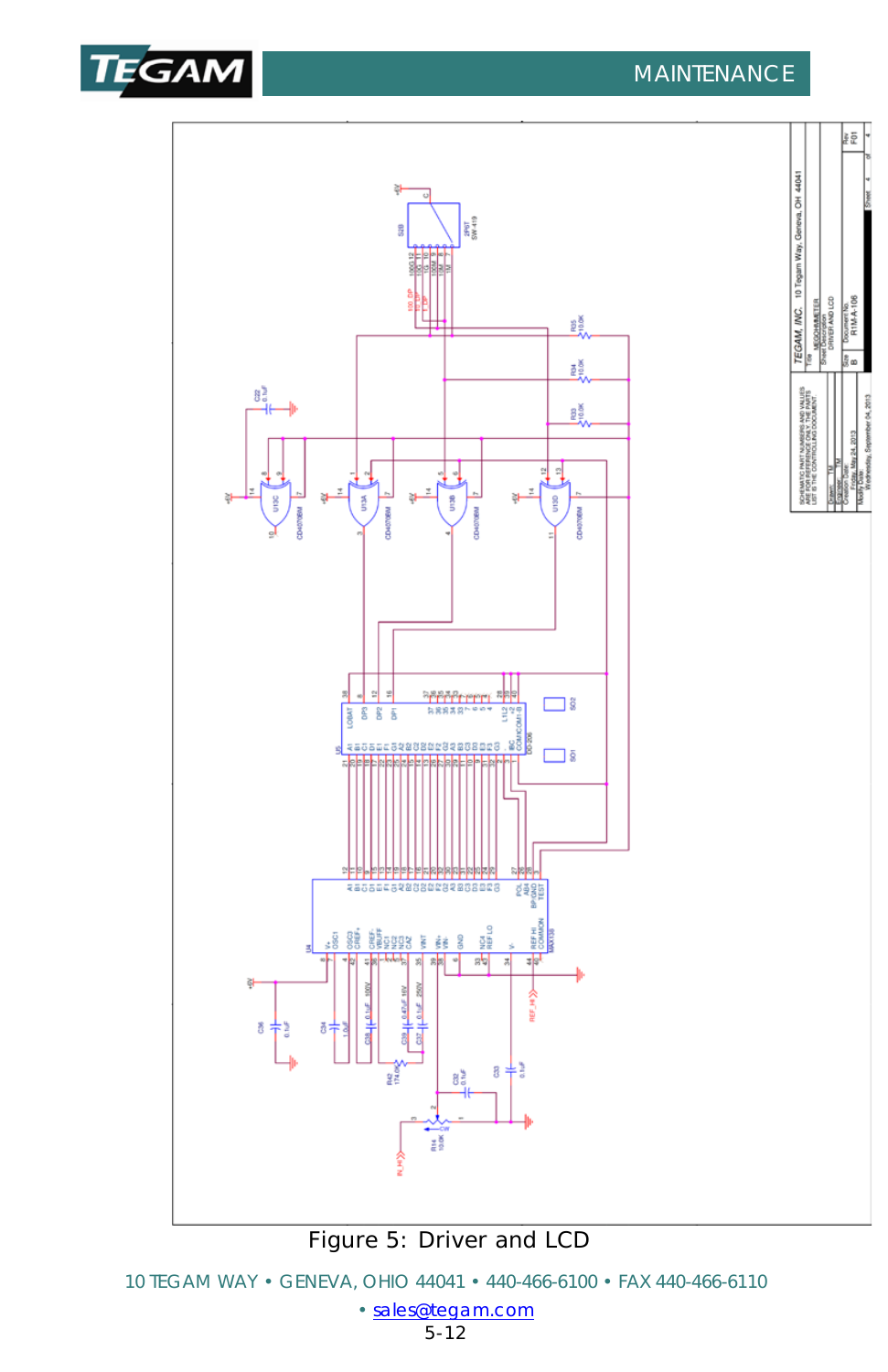



Figure 6: Parts (Top) Layout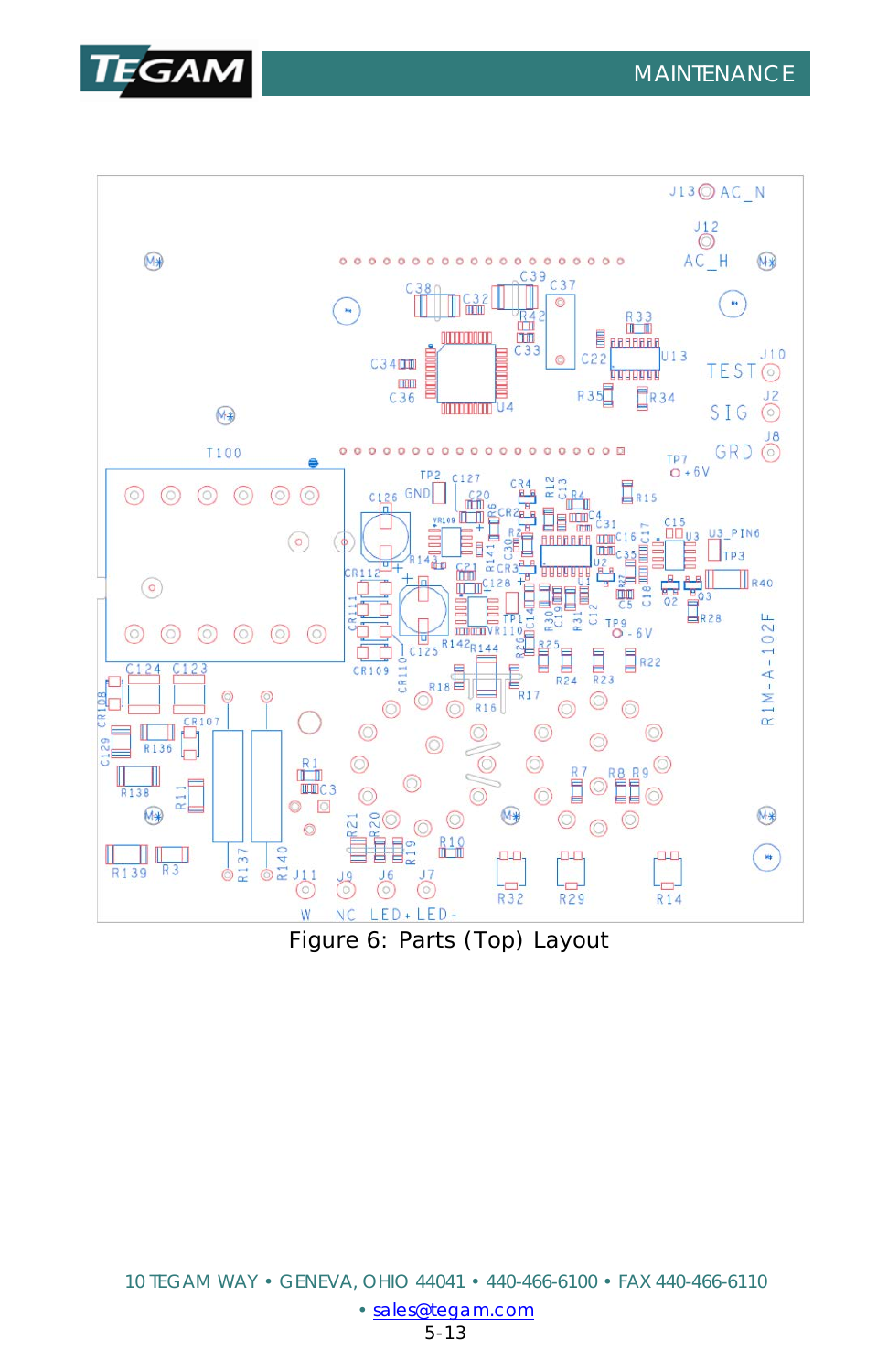



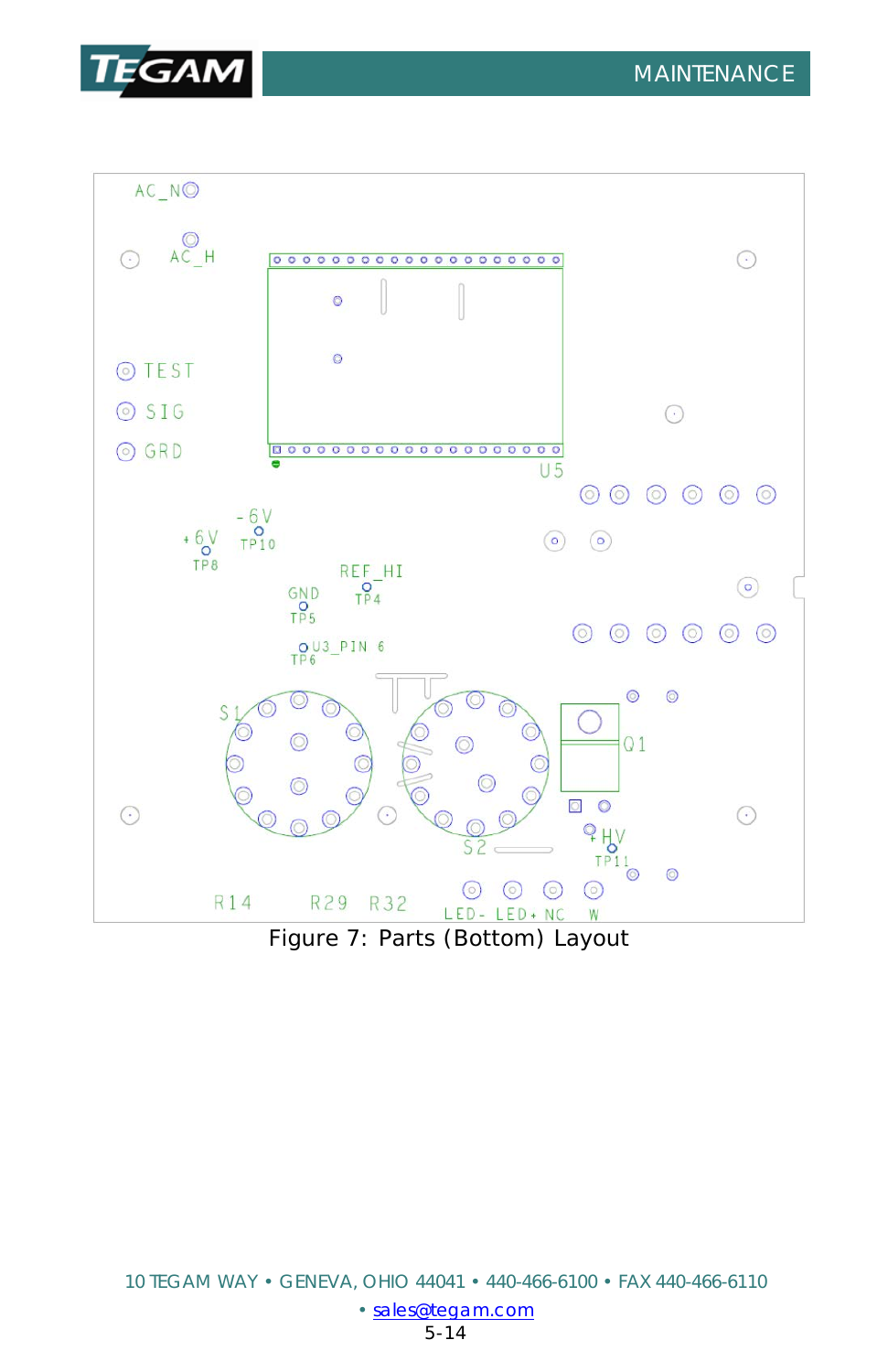

I

| Assembly           | <b>TEGAM Part</b><br><b>Number</b> | <b>Part Description</b>                      | Qty            | Manufacturer                 | Cage<br>Code | Mfg Part<br><b>Number</b> |
|--------------------|------------------------------------|----------------------------------------------|----------------|------------------------------|--------------|---------------------------|
| R <sub>1</sub> M-A | 5010                               | CASE, R1M-A/AR                               | 1              | AMERIPACK                    | OTJ49        | 5000                      |
| R <sub>1</sub> M-A | CO-103                             | POWER CORD<br><b>STANDARD</b>                | 1              | <b>VOLEX</b>                 | U7112        | 17757-10-B1               |
| R <sub>1</sub> M-A | 13770                              | STNDOFF.BATRY.8-<br>32x2x3/8                 | $\overline{4}$ | MCMASTER-CARR                | OKVE6        | 91780A342                 |
| R <sub>1</sub> M-A | ST-332                             | STNDOF.8-<br>32X3/8X3/8 HEX                  | $\overline{4}$ | MCMASTER-CARR                | OKVE6        | 91780A279                 |
| R <sub>1</sub> M-A | WELD-ON                            | IPS WELD-ON #3<br>SOLVENT CE                 | AR             |                              |              |                           |
| R <sub>1</sub> M-A | $SH-4$                             | PNL.BLK ABS<br>6.62"X6.68"                   | 1              | AMERICAN METAL<br>SPECIALTIE | 5JH28        | PER PRINT                 |
| R <sub>1</sub> M-A | MC-1206                            | LBL, CASE R1M-A                              | 1              | NUTRON NAMEPLATE             | 30236        | MC-1206<br>PRINT          |
| R <sub>1</sub> M-A | 8-32X1PFH                          | SCW,8-32X1PFH MS<br><b>STEEL</b>             | $\overline{4}$ | MCMASTER-CARR                | OKVE6        | 90273A199                 |
| R <sub>1</sub> M-A | 8-32X3/8PPH                        | SCR, BLK, 8-32X3/8PPH<br>S                   | 4              | MCMASTER-CARR                | OKVE6        | 91249A192                 |
| R <sub>1</sub> M-A | CA-109                             | <b>TEST CABLE RED</b><br>R1M-A/AR            | 1              | OLDAKER MFG CORP             |              | 510-1(4'RED)              |
|                    |                                    |                                              |                | MUELLER ELECTRIC             |              | BU-3061-M-<br>$48 - 2$    |
| R <sub>1</sub> M-A | CA-105                             | <b>TEST CABLE BLACK</b><br>R1M-A/AR          | 1              | OLDAKER MFG CORP             |              | $506 -$<br>$2(4)$ BLACK)  |
|                    |                                    |                                              |                | MUELLER ELECTRIC             |              | BU-7030-M-<br>$48 - 0$    |
| R1M-A              | R1M-A-900-<br>01                   | OPERATION &<br><b>MAINTENANCE</b><br>MANUAL  | 1              | TEGAM, INC                   | 49374        | R1M-A-900-<br>01          |
| R1M-A              | R1M-A-841                          | CD MANUAL MILITARY                           | AR             |                              |              |                           |
| R <sub>1</sub> M-A | R1MAR-040                          | <b>FRONT PNL ASSY</b><br>R <sub>1</sub> M-AR | $\mathbf{1}$   |                              |              |                           |

#### Table 3: Parts List – Final Assembly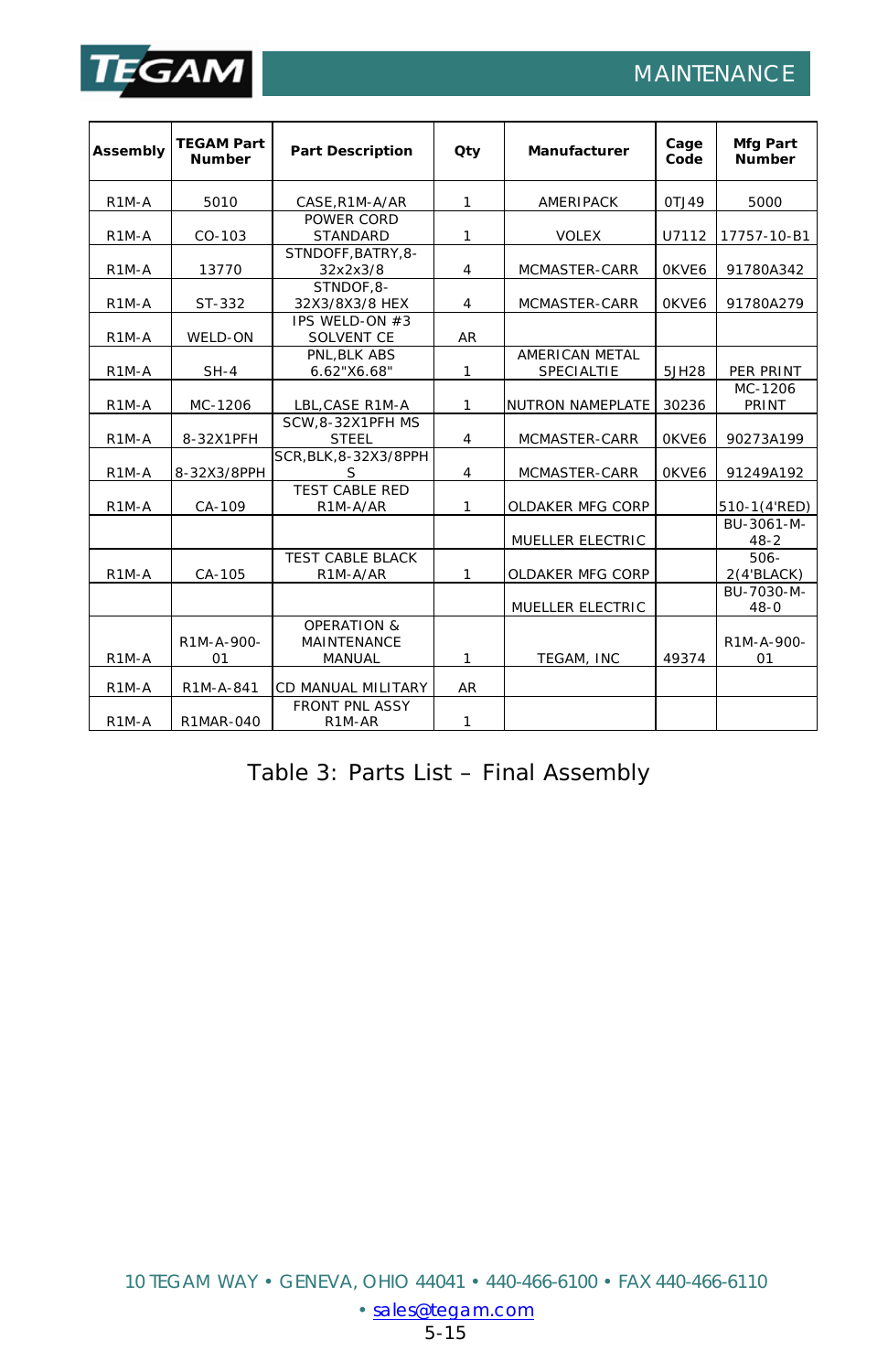

I

|                            | <b>TEGAM</b>                    |                                             |                |                                     |              | Mfg Part                                  |
|----------------------------|---------------------------------|---------------------------------------------|----------------|-------------------------------------|--------------|-------------------------------------------|
| Assembly                   | Part<br>Number                  | <b>Part Description</b>                     | Qty            | Manufacturer                        | Cage<br>Code | <b>Number</b>                             |
| R1MAR-<br>040              | BP-50-0                         | <b>BIND POST CON</b><br><b>GLD-PLT BLK</b>  | $\mathbf{1}$   | <b>POMONA</b><br><b>ELECTRONICS</b> |              | 3750-0                                    |
| R1MAR-<br>040              | BP-50-2                         | <b>BIND POST CON</b><br><b>GLD-PLT RED</b>  | $\mathbf{1}$   | <b>POMONA</b><br><b>ELECTRONICS</b> |              | 3750-2                                    |
| R1MAR-<br>040              | FH-20                           | FUSE HLD PNL<br>MNT 6.3X32MM                | $\mathbf{1}$   | LITTELFUSE                          | 7E222        | 03453LF1H                                 |
| R1MAR-<br>040              | $LD-5$                          | LED.PNL MNT<br>INDITOR, RED                 | 1              | <b>DIALIGHT</b>                     |              | 558-0101-<br>003F                         |
| R1MAR-<br>040              | $BJ-1$                          | <b>BANANA JACK</b><br>RECESSED RED          | $\mathbf{1}$   | MULTI-CONTACT                       |              | 23.3000-22                                |
| R1MAR-<br>040              | $IN-2$                          | <b>DUBLE MOUNT</b><br><b>BASE STD BIND</b>  | $\mathbf{1}$   | <b>POMONA</b><br><b>ELECTRONICS</b> |              | 3862-0                                    |
| R1MAR-<br>040              | 250092                          | BNC, UNINSULATE<br>D, GROUNDING             | $\mathbf{1}$   | HH SMITH                            | 91967        | 137                                       |
| R1MAR-<br>040              | $J-6$                           | SHORTING BAR                                | 1              | HH SMITH                            | 91967        | 1828                                      |
|                            |                                 |                                             |                | ABBATRON                            |              | 1828                                      |
| R1MAR-<br>040              | $PE-3$                          | POWER ENTRY<br>CONNECTOR                    | 1              | CORCOM                              | 38AS8        | 6ESRM-3                                   |
| R1MAR-<br>040              | MS35338-<br>135                 | WSH LOCK #4                                 | $\overline{a}$ | <b>MPT FASTENER</b>                 | 45T10        | <b>NON MIL</b><br>EQUAL BY<br><b>DESC</b> |
| R1MAR-<br>040              | 3538                            | NUT, HEX, 4-40                              | $\overline{2}$ | <b>BEAVER BOLT</b>                  | OB6M9        | 3538                                      |
|                            |                                 |                                             |                | <b>MPT FASTENER</b>                 | 45T10        | 4-40 HEX<br><b>NUT 18-8</b>               |
| R1MAR-<br>040              | 12373                           | <b>DISPLAY GASKET</b><br>R <sub>1</sub> L-B | $\mathbf{1}$   | GASKO                               |              | 12373                                     |
| R1MAR-<br>040              | $\overline{TX}$ -101-<br>3/32   | <b>HEAT SHRINK</b><br>3/32"                 | <b>AR</b>      |                                     |              |                                           |
| R1MAR-<br>040              | TX-101-<br>3/16                 | TUBING, SHRINK, 3<br>/16                    | AR             | ALPHA WIRE &<br>CABLE               | 92194        | FIT-300-<br>3/16-6-BLK                    |
|                            |                                 |                                             |                | COLEFLEX                            |              | ST-300-3/16                               |
| R1MAR-<br>040              | <b>FU-20</b>                    | FUSE, 1/8 AMP, 3AG                          | 1              | LITTELFUSE                          | 7E222        | 0313.125                                  |
|                            |                                 |                                             | 1              | Cooper Bussmann                     | 1UW16        | MDL-1/8-R                                 |
| R1MAR-<br>040              | SW-313                          | SWITCH TOGGLE<br>DPDT 5A                    | $\mathbf{1}$   | <b>TYCONTE</b><br>CONNECTIVITY      |              | A201SYZQ04                                |
|                            |                                 |                                             |                | <b>C&amp;K COMPONENTS</b>           |              | 7201 SYZQE                                |
| R1MAR-<br>040              | 999924-<br>001                  | WIRE.24<br>AWG, TFE, BRN                    | AR             | <b>BELDEN WIRE AND</b><br>CABLE     | 3HXC8        | 83003-<br>1(BRN)                          |
| R1MAR-<br>040              | 999924-<br>004                  | WIRE, 24<br>AWG, YEL, TEFLON                | <b>AR</b>      | STANDARD WIRE                       | 4946         | 1100-<br>54A(YEL)                         |
| R1MAR-<br>040              | 999924-<br>006                  | <b>WIR, 24 AWG,</b><br>TEFLON, BLUE         | <b>AR</b>      | <b>BELDEN WIRE AND</b><br>CABLE     | 3HXC8        | 83003-<br>13(DRK<br>BLUE)                 |
| R1MAR-<br>040              | 999924-<br>007                  | WIRE, 24<br>AWG, TEFL, VIOLET               | AR             | <b>BIRNBACH</b>                     | 71002        | 8524/19(VIO<br>LET)                       |
|                            |                                 |                                             |                | BELDEN WIRE AND<br>CABLE            | 3HXC8        | 83003-<br>7(VIOLET)                       |
| R <sub>1</sub> MAR-<br>040 | 12400                           | PLEXIGLASS<br>WINDOW, CLEAR                 | 1              | HP<br>MANUFACTURING                 |              | PER PRINT                                 |
| R1MAR-<br>040              | $4 -$<br>40X1/2PF<br><b>HBK</b> | $SCR.4-$<br>40X1/2, PFH, MS, BL<br>к        | 2              | MCMASTER-CARR                       | OKVE6        | 96640A058                                 |
| R1MAR-<br>040              | 6166                            | WIRE, #18 STR<br><b>BLK TEFL</b>            |                | BIRNBACH                            | 71002        | 8518/19 BLK                               |
|                            |                                 |                                             |                | <b>BELDEN WIRE AND</b><br>CABLE     | 3HXC8        | 83009-10                                  |
|                            |                                 |                                             |                | TEGAM, INC                          | 49374        | $\overline{079} - 145 - 10$               |
|                            |                                 |                                             |                | TEGAM, INC                          | 49374        | 600010                                    |
| R1MAR-                     | 6172                            | WIR, N18                                    | AR             | <b>BELDEN WIRE AND</b>              | 3HXC8        | 83029                                     |
| 040                        |                                 | STR, GRY, TFLN                              |                | CABLE                               |              | 008100                                    |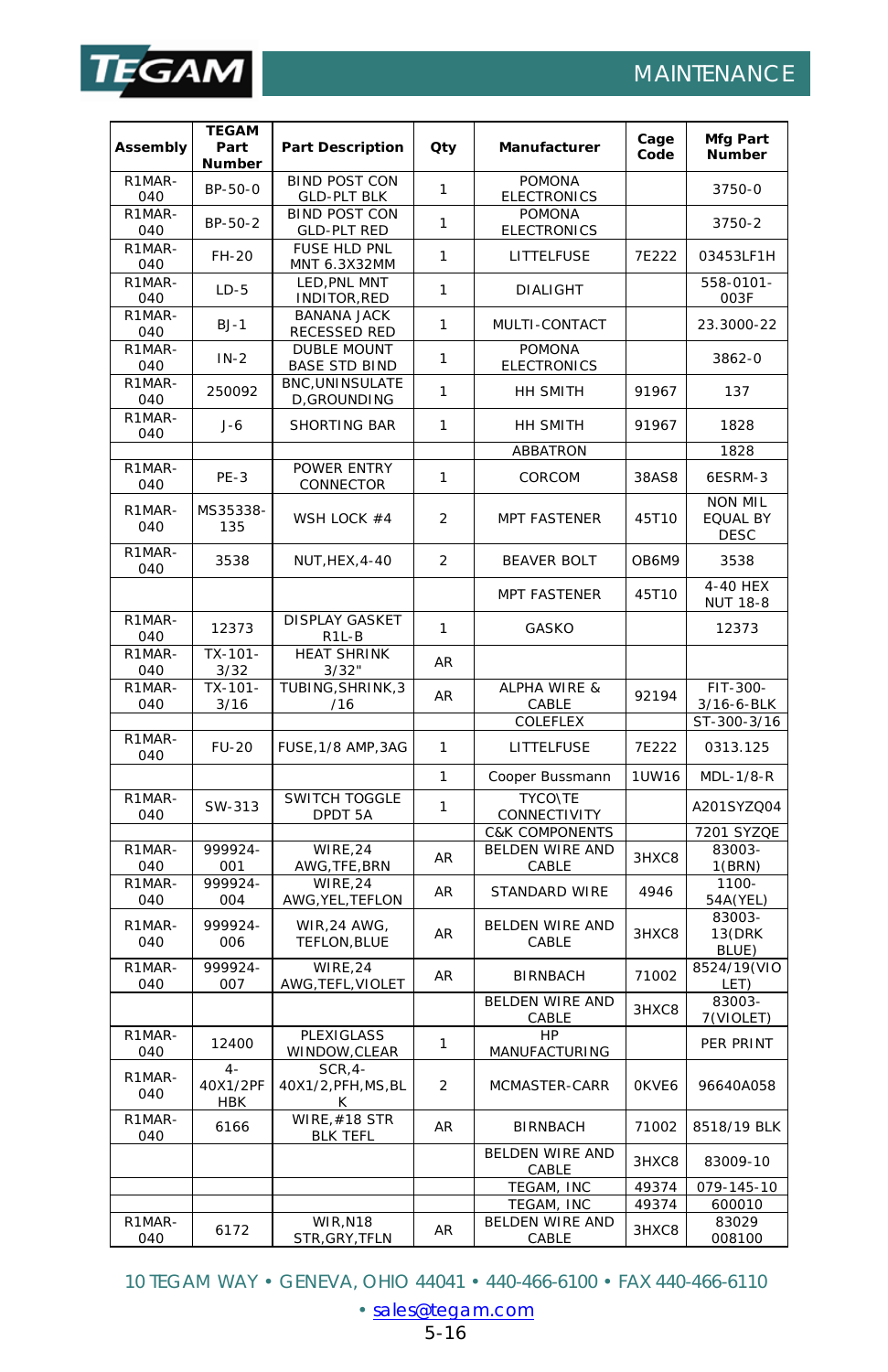

|                            |                                         |                                    |                | TEGAM. INC                              | 49374  | 079-148-8                                   |
|----------------------------|-----------------------------------------|------------------------------------|----------------|-----------------------------------------|--------|---------------------------------------------|
|                            |                                         |                                    |                | TEGAM. INC                              | 49374  | 600008                                      |
| R1MAR-<br>040              | WIRE.N18 STR<br>6168<br><b>GRN TFLN</b> |                                    | <b>AR</b>      | <b>BIRNBACH</b>                         | 71002  | 8518/19<br><b>GRN</b>                       |
|                            |                                         |                                    |                | <b>BELDEN WIRE AND</b><br>CABLE         | 3HXC8  | 83029<br>005100                             |
|                            |                                         |                                    |                | TEGAM. INC                              | 49374  | 079-145-5                                   |
|                            |                                         |                                    |                | TEGAM, INC                              | 49374  | 600005                                      |
| R1MAR-<br>040              | RTV102                                  | SILICONE RUBBER<br><b>SEALANT</b>  | <b>AR</b>      | <b>GE SILICONES</b>                     | L3160  | <b>RTV102</b>                               |
| R <sub>1</sub> MAR-<br>040 | ST-339                                  | SPC166ID, 3/8OD<br><b>X1/8 ALU</b> | 1              | MCMASTER-CARR                           | OKVE6  | 92510A620                                   |
| R1MAR-<br>040              | SW-310                                  | SWITCH.PUSH<br><b>BUTTON</b>       | 1              | <b>ITW SWITCHES</b>                     |        | 49-612 RED                                  |
|                            |                                         |                                    |                | <b>APEM COMPONENTS</b><br>LLC.          |        | IPR5SAD6                                    |
|                            |                                         |                                    |                | <b>EXCEL CELL</b><br><b>ELECTRONICS</b> |        | PA-S7-B2-<br>M1AES3                         |
| R1MAR-<br>040              | <b>WA-25</b>                            | WSH, ID.375XOD.6<br>25X.020SS      | 4              | MCMASTER-CARR                           | OKVF6  | 97022A448                                   |
| R1MAR-<br>040              | KN-104                                  | KNOB, BLK, .75DX.4<br>6H           | $\mathfrak{D}$ | <b>FAGLE PLASTICS</b>                   |        | 45KN018                                     |
|                            |                                         |                                    |                | <b>FAGLE PLASTICS</b>                   |        | 45KN018-<br><b>GRX</b>                      |
| R1MAR-<br>040              | $R1M-A-$<br>319                         | <b>FRONT PANFL</b><br>R1M-A/AR     | 1              | AMERICAN METAL<br>SPECIALTIE            | 5.JH28 | R1M-A-319<br>PRINT                          |
| R1MAR-<br>040              | MS51957-<br>15                          | SCR PH 4-40 X 3/8<br>LG            | 4              | <b>MPT FASTENER</b>                     | 45T10  | <b>NON MIL</b><br><b>CERT</b><br>MS51957-15 |
| R1MAR-<br>040              | $R1M-A-$<br>100                         | <b>MAIN BOARD</b><br>ASSY, R1M-A   | 1              |                                         |        |                                             |

Table 4: Parts List – Front Panel Assembly

[• sales@tegam.com](mailto:sales@tegam.com)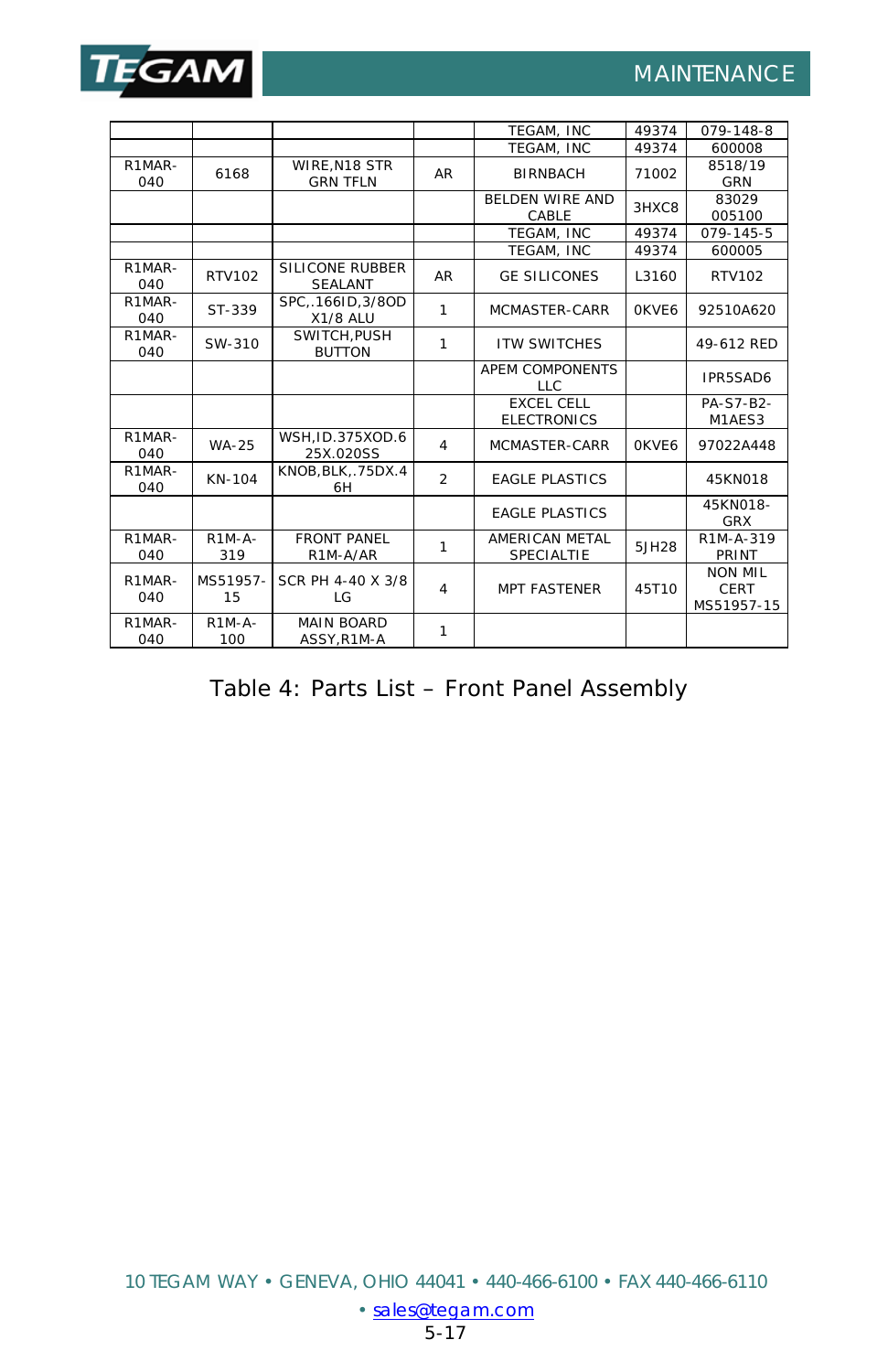

I

## MAINTENANCE

| Part<br>Reference                                             | Qty            | Value              | Description                             | <b>TEGAM Part</b><br><b>Number</b> | Manufacturer                                 | Mfg Part<br>Number                            |
|---------------------------------------------------------------|----------------|--------------------|-----------------------------------------|------------------------------------|----------------------------------------------|-----------------------------------------------|
| C3 C5 C12<br>C13 C16 C18<br>C19 C20 C21<br>C22 C32 C33<br>C36 | 13             | $0.1$ uF           | CAP CERAMIC 50V<br>10% X7R 0805         | C-610-0.1UF                        | <b>KEMET</b>                                 | C0805C10<br>4K5RACTU                          |
| C14 C127<br>C128                                              | 3              | $6.8$ u $F$        | CAP TANTALUM 16V<br><b>10% EIAA</b>     | C-606-6.8UF                        | <b>VISHAY</b>                                | TR3A685K<br>016C3000                          |
| C15                                                           | 1              | $0.01$ u $F$       | CAP CERAMIC 200V<br>10% X7R 0805        | $C-236-$<br>$0.01$ u $F$           | <b>AVX CORP</b>                              | 08052C103<br>KAT2A                            |
| C30                                                           | 1              | 2200pF             | CAP CERAMIC 100V<br>10% X7R 0603        | $C-649-$<br>2200PF                 | <b>TDK CORP</b>                              | C1608X7R<br>222K080A<br>Α                     |
| C <sub>31</sub>                                               | $\mathbf{1}$   | 100pF              | CAP CERAMIC 100V<br>2% COG 0603         | C-655-100PF                        | <b>TDK CORP</b>                              | C1608C0G<br>2A101G08<br>0AA                   |
| C34 C35                                                       | $\overline{2}$ | 1.0uF              | CAP CERAMIC 50V<br>10% X7R 0805         | C-610-1.0UF                        | <b>KEMET</b>                                 | C0805C10<br>5K5RACTU                          |
| C37                                                           | 1              | $0.1$ u $F$        | CAP FILM(PP) 250V<br>5% RAD 10          | C-514-0.1UF                        | PANASONIC                                    | <b>ECWF2104</b><br>JAQ                        |
| C38                                                           | 1              | $0.1$ u $F$        | CAP FILM(PEN) 100V<br>5% 2416           | C-630-0.1uF                        | PANASONIC                                    | <b>ECWU1104</b><br>JC9                        |
| C39                                                           | $\mathbf{1}$   | 0.47uF             | CAP FILM(PEN) 16V<br>5% 2416            | $C-632-$<br>0.47uF                 | PANASONIC                                    | ECWU1C47<br>4JC9                              |
| C123 C124                                                     | $\overline{2}$ | 0.47uF             | CAP CERAMIC 630V<br>20% X7R 2220        | $C - 659 -$<br>0.47UF              | <b>TDK CORP</b>                              | CKG57NX7<br>R2J474M50<br><b>HLO</b>           |
| C125 C126                                                     | $\overline{2}$ | 100uF              | CAP ALUMINUM 25V<br>20% F               | C-248-100UF                        | PANASONIC                                    | EEE-<br><b>TK1E101P</b>                       |
| C129                                                          | 1              | 4700pF             | CAP CERAMIC 1000V<br>10% X7R 1812       | $C-332-$<br>4700PF                 | <b>TDK CORP</b>                              | C4532X7R<br>3A472K16<br>0KA                   |
| CR2 CR3 CR4                                                   | 3              | MMBD41<br>48       | DIODE 100V 200mA<br>SOT-23-3            | $DZ-15$                            | <b>FAIRCHILD</b><br>SEMICONDUCT<br><b>OR</b> | <b>MMBD4148</b>                               |
| CR107<br>CR108                                                | $\overline{2}$ | <b>MRA400</b><br>7 | DIODE 1000V 1A SMA                      | DZ-118                             | ON<br>SEMICONDUCT<br>OR                      | MRA4007T<br>3G                                |
| CR109<br><b>CR110</b><br>CR111<br>CR112                       | 4              | <b>MRA400</b><br>3 | DIODE 300V 1A SMA                       | DZ-125                             | ON<br>SEMICONDUCT<br>OR                      | MRA4003T<br>3G                                |
| Q1                                                            | 1              | MJE1320            | <b>TRANSISTOR NPN</b><br>900V 2A TO-220 | TG-316                             | <b>SEMICONDUCT</b><br>OR TECH.               | MJE1320                                       |
| Q <sub>2</sub> Q <sub>3</sub>                                 | $\overline{2}$ | MMBF43<br>93       | TRANSISTOR JFET(N-<br>CH) 30V SOT-23-3  | TG-318                             | <b>FAIRCHILD</b><br><b>SEMICONDUCT</b><br>OR | <b>MMBF4393</b>                               |
| R1 R24 R33<br>R34 R35                                         | 5              | 10.0K              | RES THICKFILM 1/4W<br>1%1206            | R-515-10K                          | PANASONIC                                    | ERJ-<br>8ENF1002V                             |
| R <sub>2</sub> R <sub>10</sub>                                | $\overline{2}$ | 2.00K              | RES THICKFILM 1/4W<br>1% 1206           | R-170-2000                         | <b>VISHAY</b>                                | <b>CRCW1206</b><br>2K00FKEA                   |
| R3 R11                                                        | $\overline{2}$ | 10.0M              | <b>RES THICKFILM 1/2W</b><br>1% 2010    | R-343-10M                          | <b>VISHAY</b>                                | <b>CRHV2010</b><br>AF10MOFK<br>E <sub>5</sub> |
| R4 R19 R22                                                    | 3              | 49.9K              | RES THICKFILM 1/4W<br>1% 1206           | R-515-49.9K                        | PANASONIC                                    | ERJ-<br>8ENF4992V                             |
| <b>R6 R7</b>                                                  | $\overline{2}$ | 1.00K              | RES THICKFILM 1/4W<br>1% 1206           | R-515-1K                           | PANASONIC                                    | ERJ-<br>8ENF1001V                             |
| R <sub>8</sub>                                                | 1              | 3.01K              | RES THICKFILM 1/4W<br>1% 1206           | R-515-3.01K                        | PANASONIC                                    | ERJ-<br>8ENF3011V                             |
| R9 R20 R25                                                    | 3              | 4.99K              | RES THICKFILM 1/4W<br>1% 1206           | R-515-4.99K                        | PANASONIC                                    | ERJ-<br>8ENF4991V                             |
| R12 R15                                                       | $\overline{2}$ | 100K               | RES THICKFILM 1/4W<br>1% 1206           | R-515-100K                         | PANASONIC                                    | ERJ-<br>8ENF1003V                             |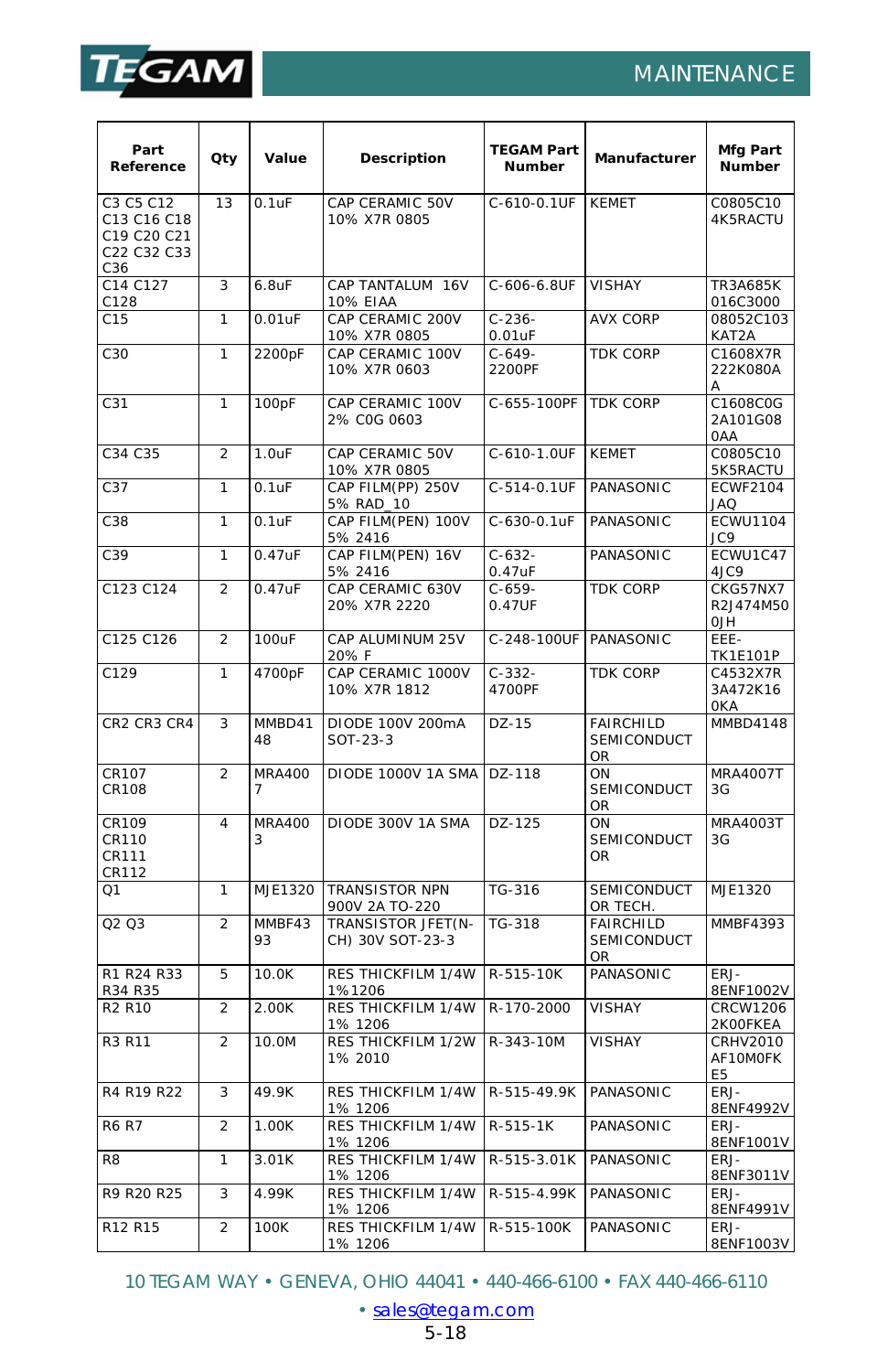

| R <sub>14</sub> | 1              | 10K           | RES POT 12-TURN<br>1/4W SQUARE 4mm                                         | RP-103-<br>10.0K | <b>BOURNS</b>                                       | 3224G-1-<br>103E                                                |
|-----------------|----------------|---------------|----------------------------------------------------------------------------|------------------|-----------------------------------------------------|-----------------------------------------------------------------|
| R <sub>16</sub> | 1              | 50.0M         | <b>RES THICKFILM 1W</b><br>1% 2512                                         | R-352-50M        | <b>VISHAY DALE</b>                                  | CRHV2512<br>AF50MOFK<br>E5                                      |
| <b>R17</b>      | $\mathbf{1}$   | 4.99M         | <b>RES THICKFILM 1/4W</b><br>1% 1206                                       | R-515-4.99M      | <b>VISHAY DALE</b>                                  | <b>CRCW1206</b><br>4M99FKEA                                     |
| <b>R18</b>      | 1              | 499K          | RES THICKFILM 1/4W<br>1% 1206                                              | R-515-499K       | PANASONIC                                           | ERJ-<br>8ENF4993V                                               |
| R21             | 1              | 499           | RES THICKFILM 1/2W<br>1% 1210                                              | R-490-499        | PANASONIC                                           | ERJ-<br>14NF4990<br>и                                           |
| R <sub>23</sub> | 1              | 24.9K         | <b>RES THICKFILM 1/4W</b><br>1% 1206                                       | R-515-24.9K      | PANASONIC                                           | ERJ-<br>8ENF2492V                                               |
| R26             | $\mathbf{1}$   | 11.8K         | RES THICKFILM 1/4W<br>1% 1206                                              | R-515-11.8K      | PANASONIC                                           | ERJ-<br>8ENF1182V                                               |
| R27 R30         | $\overline{2}$ | 10.0          | RES THICKFILM 1/4W<br>1% 1206                                              | R-515-10         | PANASONIC                                           | ERJ-<br>8ENF10R0                                                |
| R28 R31         | $\overline{2}$ | 20.0K         | RES THICKFILM 1/4W<br>1% 1206                                              | R-515-20K        | PANASONIC                                           | ERJ-<br>8ENF2002V                                               |
| R29 R32         | 2              | 20K           | RES POT 12-TURN<br>1/4W SQUARE 4mm                                         | RP-103-20K       | <b>BOURNS</b>                                       | 3224G-1-<br>203E                                                |
| R40 R139        | $\overline{2}$ | 2.00K         | RES THICKFILM 1.5W<br>1% 2512                                              | R-523-2K         | <b>MULTICOMP</b><br>VISHAY                          | MCPWR12F<br><b>TEA2001</b><br>CRCW2512<br>2K00FKEG<br>HP        |
| <b>R42</b>      | 1              | 174K          | <b>RES THICKFILM 1/8W</b><br>1% 0805                                       | R-618-174K       | YAGEO                                               | <b>RC0805FR-</b><br>07174KL                                     |
| R136            | $\mathbf{1}$   | 20.0M         | RES THICKFILM 1/2W<br>1% 2010                                              | R-343-20M        | <b>VISHAY</b>                                       | <b>CRHV2010</b><br>AF20MOFK<br>E <sub>5</sub>                   |
| R137 R140       | 2              | 75K           | RES MF 3W 5% AXIAL                                                         | R-247-75K        | <b>VISHAY BC</b><br>COMPONENTS                      | PR0300020<br>7502JAC00                                          |
| R138            | $\mathbf{1}$   | 8.20K         | RES THICKFILM 1.5W<br>1% 2512                                              | R-523-8.2K       | <b>MULTICOMP</b><br><b>VISHAY</b>                   | MCPWR12F<br><b>TEA8201</b><br><b>CRCW2512</b><br>8K20FKEG<br>HP |
| R141 R142       | $\overline{a}$ | 681           | <b>RES THICKFILM</b><br>1/10W 1% 0603                                      | R-616-681        | PANASONIC                                           | ERJ-<br>3EKF6810V                                               |
| R143 R144       | $\overline{2}$ | 2.61K         | <b>RES THICKFILM</b><br>1/10W 1% 0603                                      | R-616-2.61K      | PANASONIC                                           | FR <sub>1</sub><br>3EKF2611V                                    |
| S1 S2           | $\overline{2}$ | 2P6T          | ROTARY 2 POLE, 6<br>POSITION SWITCH                                        | SW-419           | <b>ELECTROSWITC</b><br>н                            | C5P0206N-<br>R                                                  |
| SO1 SO2         | $\overline{2}$ | <b>SIP-20</b> | SINGLE IN LINE<br>SOCKET, ELEVATED,<br><b>20 PIN</b>                       | SO-316-20        | MILL-MAX                                            | $316 - 93 -$<br>$120 - 41 -$<br>003000                          |
| T100            | 1              | 5675          | <b>STFP UP</b><br>TRANSFORMER                                              | TR-300           | <b>CUSTOM COILS</b>                                 | 5675                                                            |
| TP1 TP2 TP3     | 3              | LOOP-1        | SINGLE LOOP<br>SOCKET, 1 PIN                                               | $CS-122$         | HARWIN INC.                                         | S1751-46R                                                       |
| U13             | 1              | 4070B         | QUAD 2-INPUT<br>EXCLUSIVE-OR GATE                                          | $IC-863$         | <b>FAIRCHILD</b><br><b>SEMICONDUCT</b><br><b>OR</b> | CD4070BC<br>M                                                   |
| U1              | 1              | LM324         | <b>QUADRUPLE HIGH-</b><br><b>GAIN FREQUENCY</b><br>COMPENSATED OP<br>AMPS. | $IC-205$         | <b>TEXAS</b><br><b>INSTRUMENTS</b>                  | LM324D                                                          |
| U <sub>2</sub>  | 1              | ADR381        | <b>PRECISION LOW</b><br>DRIFT, VOLTAGE<br>REFERENCE, 2.5V,<br>SOT-23       | $IC-381$         | ANALOG<br><b>DEVICES</b>                            | ADR381AR<br>ΤZ                                                  |
| U3              | 1              | LMC6041       | JFET INPUT OP AMP                                                          | $IC-745$         | ΤI                                                  | LMC6041I<br>MX/NOPB                                             |
| U <sub>4</sub>  | $\mathbf{1}$   | MAX138        | 3 1/2 DIGIT ANALOG<br>TO DIGITAL                                           | $IC-241$         | MAXIM                                               | MAX138CM<br>н                                                   |

[<sup>•</sup> sales@tegam.com](mailto:sales@tegam.com)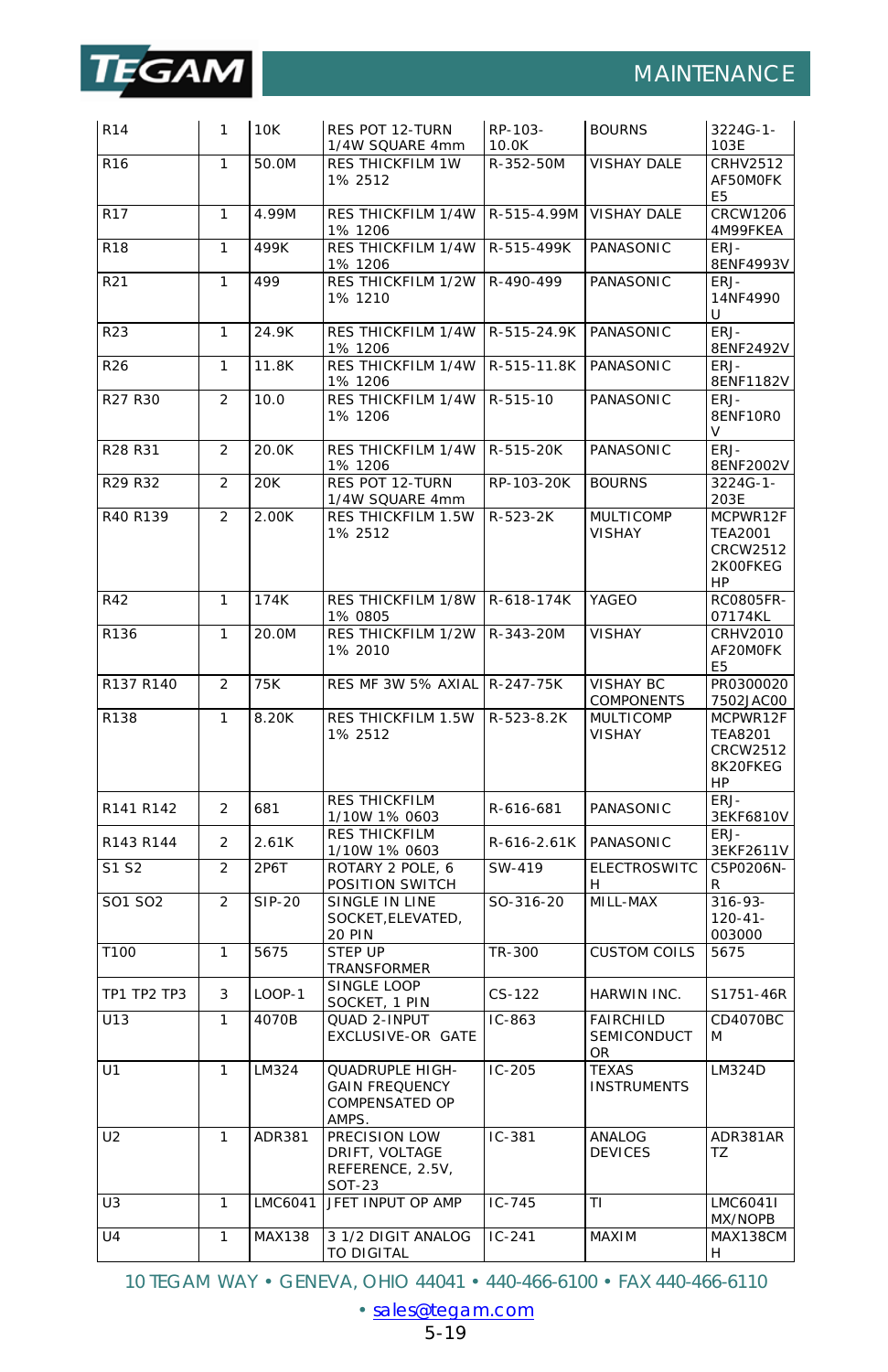

I

|                |                      | <b>CONVERTERS WITH</b><br><b>BANDGAP REFERENCE</b>         |            |                                    |                         |
|----------------|----------------------|------------------------------------------------------------|------------|------------------------------------|-------------------------|
| U <sub>5</sub> | 3.5<br><b>DIGITS</b> | 3.5 DIGIT W/ $+ -$<br>AND LOBAT IND<br><b>NO BACKLIGHT</b> | DD-206     | FFMA FLFC.                         | 35D050-<br>R3PBZ        |
| <b>VR109</b>   | LM317                | 100mA, ADJ<br>POSITIVE VOLTAGE<br>REGULATOR, SOIC-8        | $IC - 730$ | <b>TFXAS</b><br><b>INSTRUMENTS</b> | LM317LM/<br><b>NOPB</b> |
| <b>VR110</b>   | LM337                | 100mA, ADJ<br>NEGATIVE VOLTAGE<br>REGULATOR, SOIC-8        | $IC - 755$ | <b>TFXAS</b><br><b>INSTRUMENTS</b> | LM337LM/<br><b>NOPB</b> |

Table 5: Parts List – Circuit Board Assembly

[<sup>•</sup> sales@tegam.com](mailto:sales@tegam.com)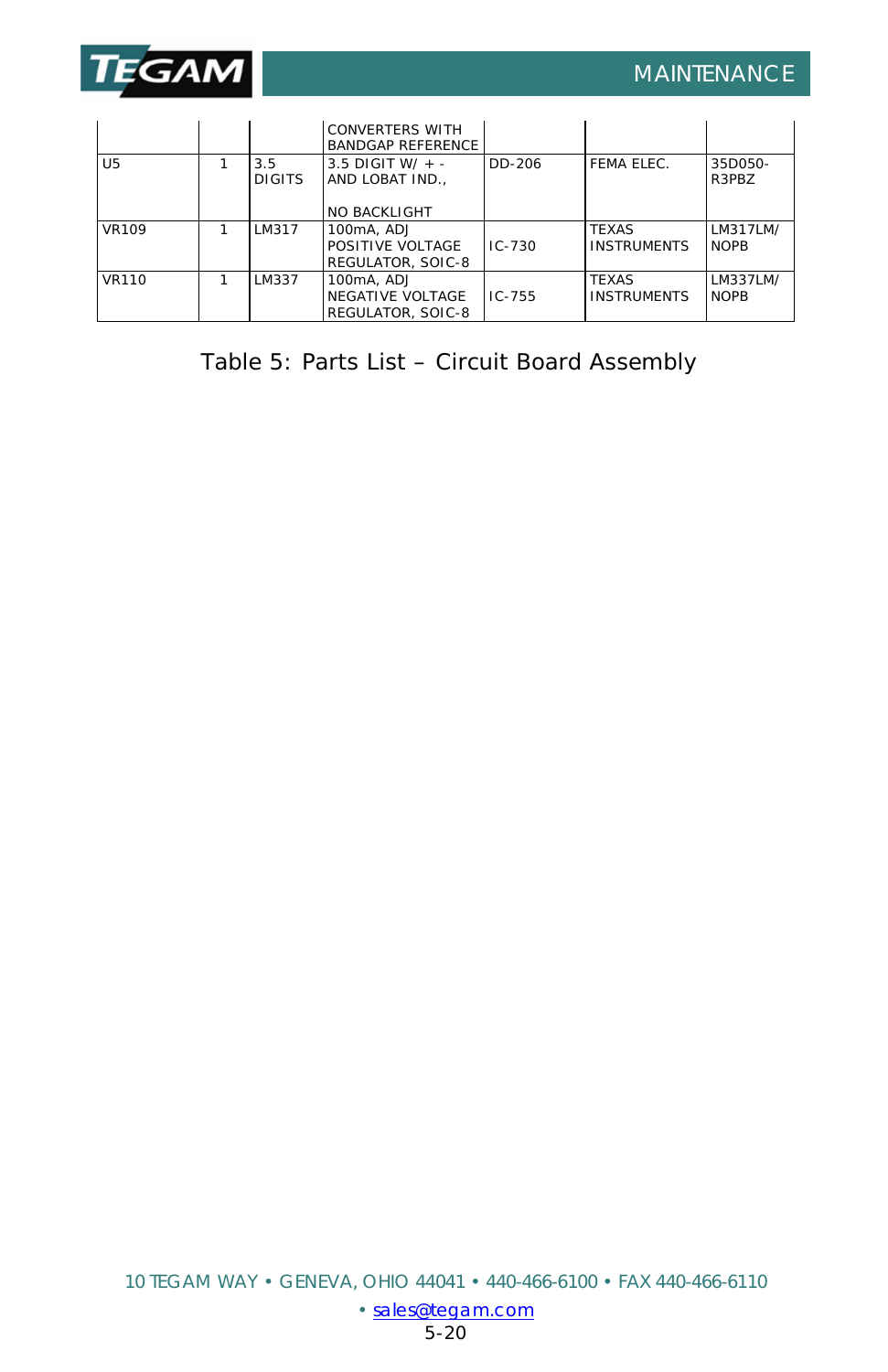

|                                | Cage         |                          | Cage         |
|--------------------------------|--------------|--------------------------|--------------|
| Manufacturer                   | Code         | Manufacturer             | Code         |
| <b>ABBATRON HH SMITH</b>       | 91967        | <b>KEMET ELECTRONICS</b> | 31433        |
| <b>ALPHA</b>                   | 92194        | <b>KOA</b>               | 59124        |
| <b>AMERIPACK</b>               | OTJ49        | <b>LITTLEFUSE</b>        | 7F222        |
| <b>AVX</b>                     | 16299        | <b>MAXIM</b>             | 1ES66        |
| <b>BELDEN</b>                  | 3HXC8        | <b>MCMASTER CARR</b>     | OKVE6        |
| <b>BOURNS</b>                  | F0978        | <b>MICRO COMMERCIAL</b>  | 374W0        |
| C&K                            | 63HW9        | <b>MILL MAX</b>          | 3N087        |
| CLEVELAND CIRCUITS-SEE         |              |                          |              |
| <b>TEGAM</b>                   |              | <b>MOTOROLA</b>          | 0G546        |
| COMMERCIAL-SEE                 |              |                          |              |
| <b>MCMASTER CARR</b>           |              | <b>MULTICOMP</b>         | 75498        |
| CONCORD                        | 18310        | MULTI-CONTACT            | <b>OWCJO</b> |
| <b>COOPER BUSSMANN</b>         | 1UW16        | NATIONAL SEMICONDUCTOR   | 0G557        |
| CORCOM                         | 38AS8        | OLDAKER                  | 64882        |
| <b>CUSTOM COIL</b>             | <b>OVYLO</b> | PANASONIC                | OHF77        |
| DIALIGHT (DIALCO)              | 96312        | PHILIPS                  | OTBA7        |
| <b>DISCH-SEE TEGAM</b>         |              | <b>POMONA</b>            | 5D6S9        |
| <b>EAGLE</b>                   | OMPC5        | PPM-SEE TEGAM            |              |
| <b>ELECTROSWITCH</b>           | 8T045        | <b>SPRAGUE</b>           | 5079         |
| <b>ELECTRO-TECH SYSTEMS</b>    | 56541        | ST MICROELECTRONICS      | SCE76        |
| ETCHED METAL-SEE TEGAM         |              | TEGAM, INC               | 49374        |
| <b>FAIRCHILD SEMICONDUCTOR</b> | 4E8P4        | <b>TYCO</b>              | Z9V34        |
| <b>FEMA</b>                    | OP7Z6        | <b>TYTON</b>             | 3E655        |
| GE (MG CHEMICALS)              | L3160        | <b>VISHAY SILICONIX</b>  | CE463        |
| GRAYHILL                       | 81073        | <b>VOLEX POWER CORDS</b> | U7112        |
| <b>ILLINOIS CAPACITOR</b>      | 74840        |                          |              |

# Table 6: Vendor Cage Code Directory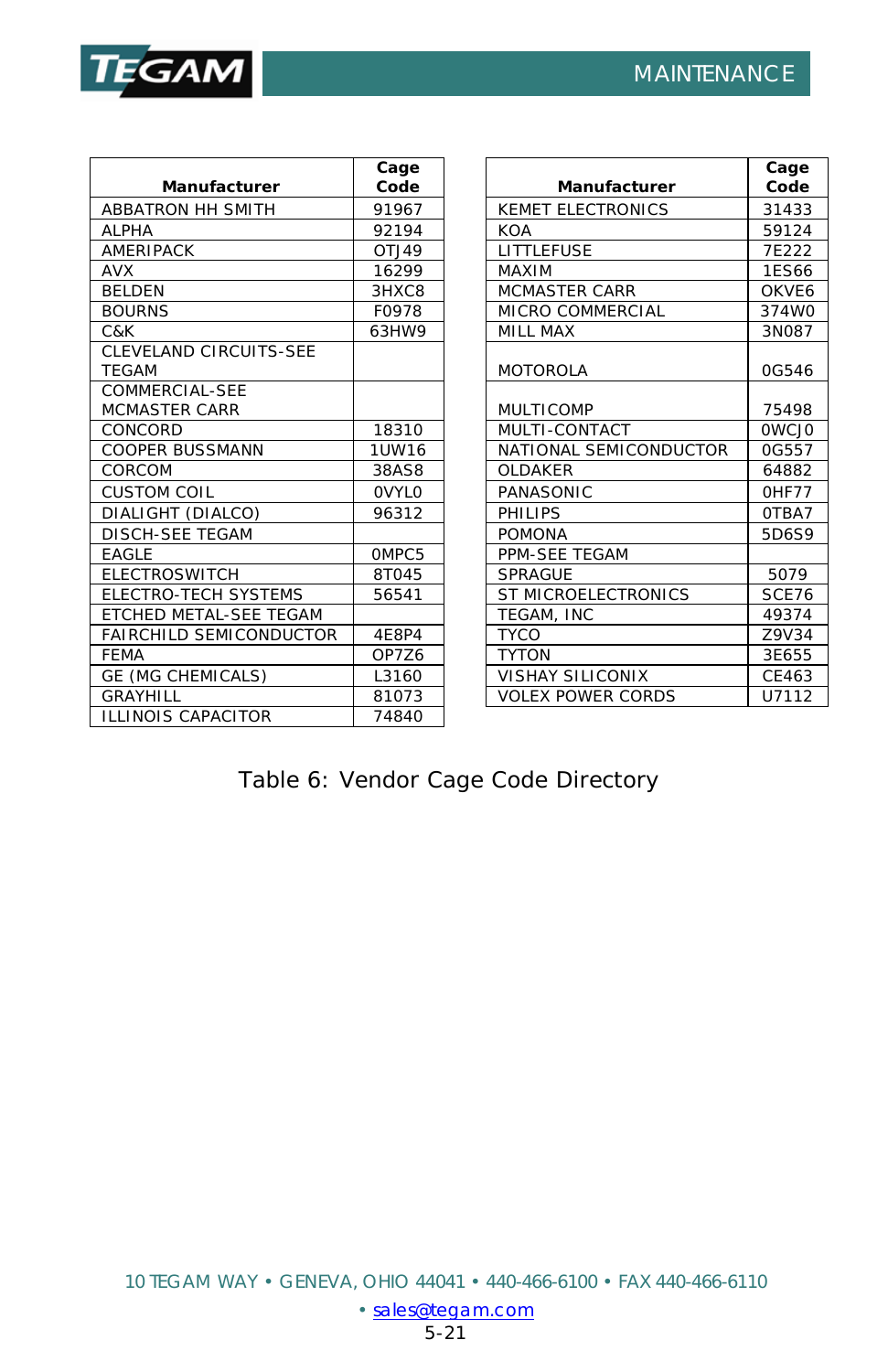

# **SECTION 6**

# **SERVICE INFORMATION**

#### **Preparation for Calibration or Repair Service**

Once you have verified that the cause for R1M-A malfunction cannot be solved in the field and the need for repair and calibration service arises, contact TEGAM customer service to obtain an RMA, (Returned Material Authorization), number. You can contact TEGAM customer service via the TEGAM website, [www.tegam.com](http://www.tegam.com/) or by calling 440.466.6100 (*All Locations*) OR 800.666.1010 (*United States Only*).

The RMA number is unique to your instrument and will help us identify you instrument and to address the particular service request by you which is assigned to that RMA number.

Of even importance, a detailed written description of the problem should be attached to the instrument. Many times repair turnaround is unnecessarily delayed due to a lack of repair instructions or of a detailed description of the problem.

This description should include information such as measurement range, and other instrument settings, type of components being tested, are the symptoms intermittent?, conditions that may cause the symptoms, has anything changed since the last time the instrument was used?, etc. Any detailed information provided to our technicians will assist them in identifying and correcting the problem in the quickest possible manner. Use a copy of the Repair and Calibration Service form provided on the next page.

Once this information is prepared and sent with the instrument to our service department, we will do our part in making sure that you receive the best possible customer service and turnaround time possible.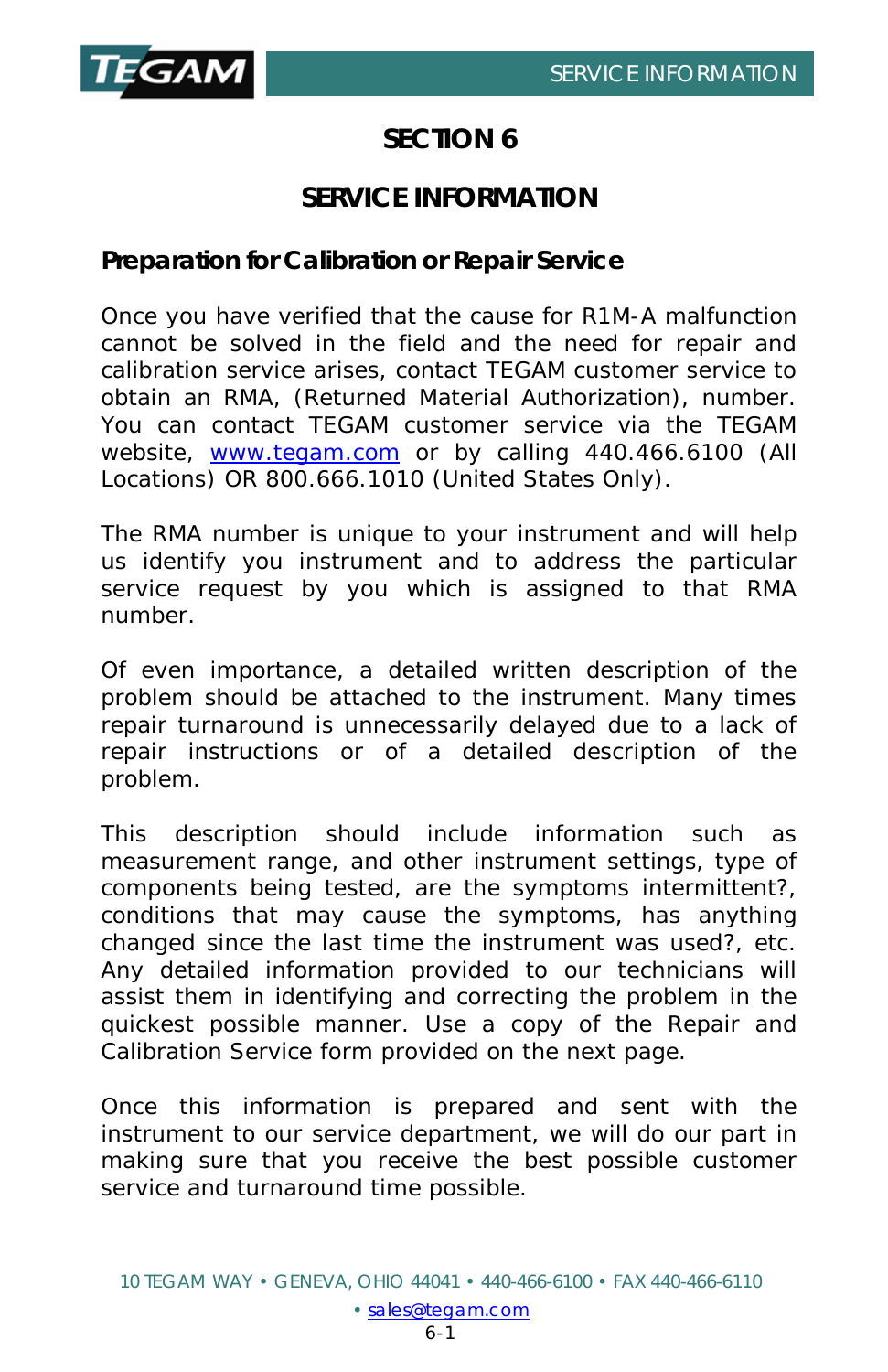

# **Expedite Repair & Calibration Form**

Use this form to provide additional repair information and service instructions. The Completion of this form and including it with your instrument will expedite the processing and repair process.

| $RMA#$ :       | Instrument  |  |
|----------------|-------------|--|
|                | Model $#$ : |  |
| Serial Number: | Company:    |  |
| Technical      | Phone       |  |
| Contact:       | Number:     |  |
| Additional     |             |  |
| Contact Info:  |             |  |

#### **Repair Instructions:**

| $\Box$ Evaluation           | $\Box$ Calibration Only | $\Box$ Repair Only |
|-----------------------------|-------------------------|--------------------|
| $\Box$ Repair & Calibration | $\Box$ Z540             |                    |

#### **Detailed Symptoms:**

Include information such as measurement range, instrument settings, type of components being tested, is the problem intermittent? When is the problem most frequent?, has anything changed with the application since the last time the instrument was used?, etc.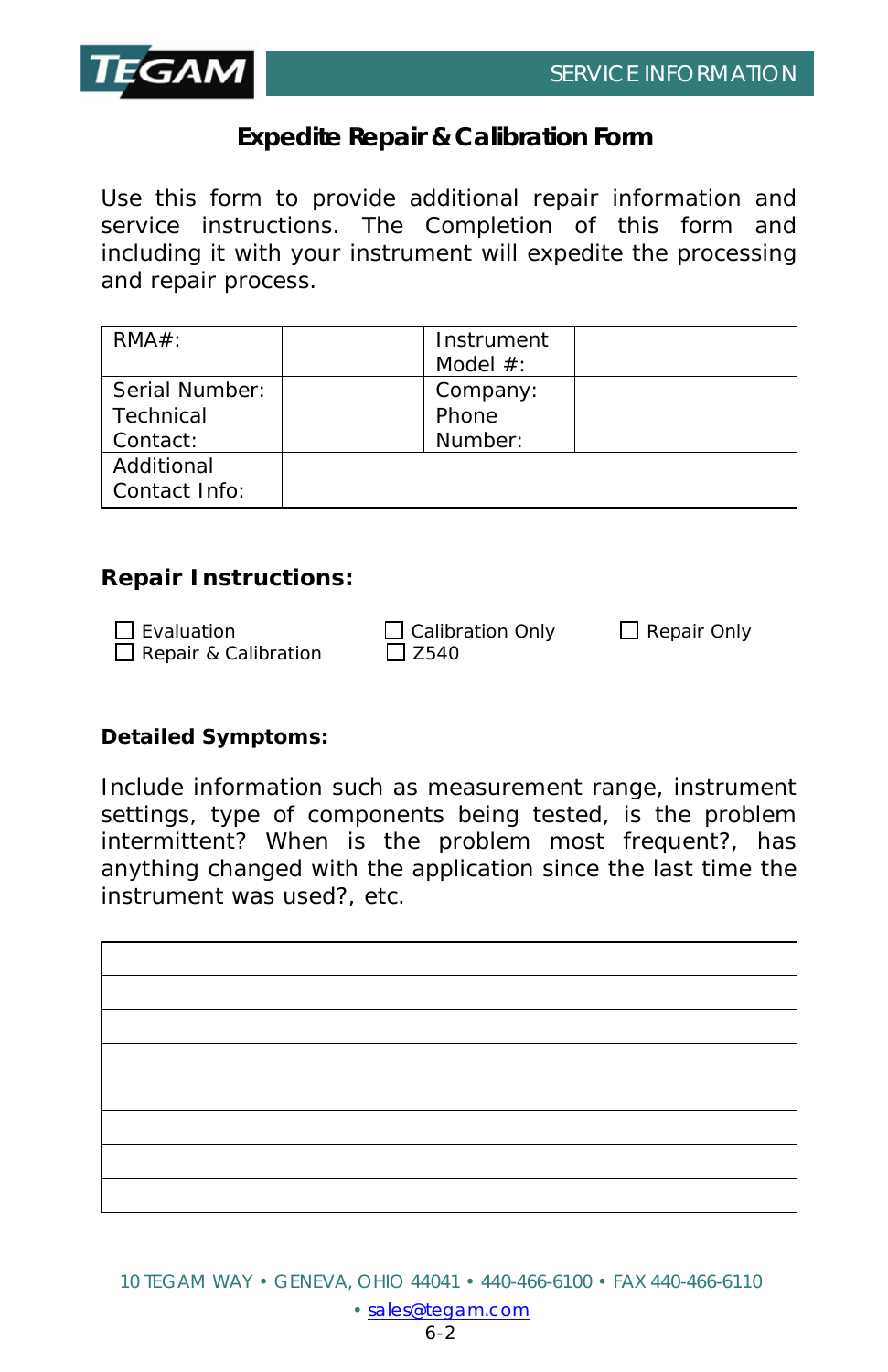

## **Warranty**

TEGAM, Inc. warrants this product to be free from defects in material and workmanship for a period of three years from the date of shipment. During this warranty period, if a product proves to be defective, TEGAM Inc., at its option, will either repair the defective product without charge for parts and labor, or exchange any product that proves to be defective.

TEGAM, Inc. warrants the calibration of this product for a period of one year from date of shipment. During this period, TEGAM, Inc. will recalibrate any product, which does not conform to the published accuracy specifications.

In order to exercise this warranty, TEGAM, Inc., must be notified of the defective product before the expiration of the warranty period. The customer shall be responsible for packaging and shipping the product to the designated TEGAM service center with shipping charges prepaid. TEGAM Inc. shall pay for the return of the product to the customer if the shipment is to a location within the country in which the TEGAM service center is located. The customer shall be responsible for paying all shipping, duties, taxes, and additional costs if the product is transported to any other locations. Repaired products are warranted for the remaining balance of the original warranty, or 90 days, whichever period is longer.